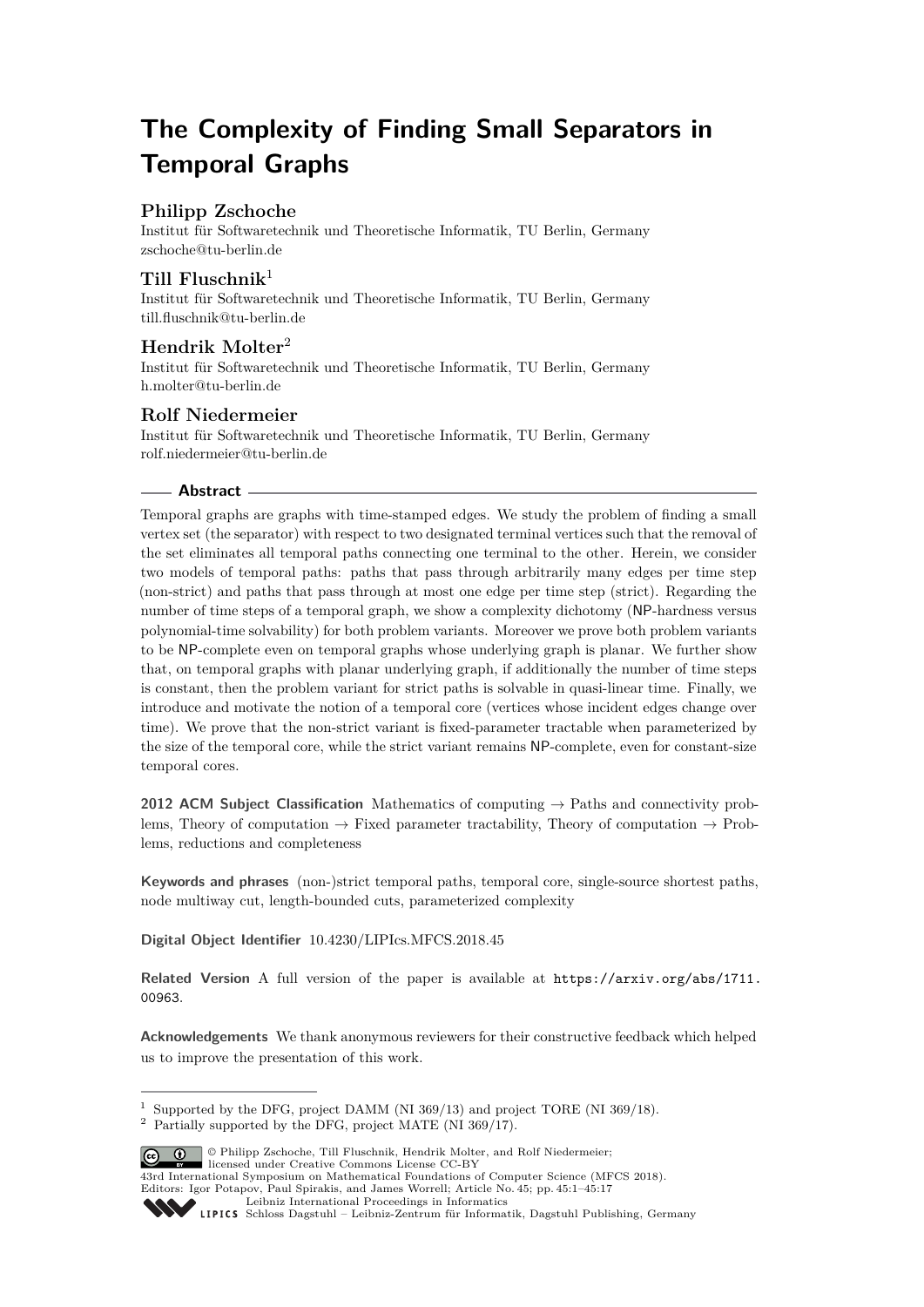<span id="page-1-0"></span>

**Figure 1** Subfigure (a) shows a temporal graph *G* and subfigure (b) shows its four layers  $G_1, \ldots, G_4$ . The gray squared vertex forms a strict temporal  $(s, z)$ -separator, but no temporal (*s, z*)-separator. The two squared vertices form a temporal (*s, z*)-separator.

## **1 Introduction**

In complex network analysis, it is nowadays very common to have access to and process graph data where the interactions among the vertices are time-stamped. When using static graphs as a mathematical model, the dynamics of interactions are not reflected and important information of the data might not be captured. *Temporal graphs* address this issue. A temporal graph is, informally speaking, a graph where the edge set may change over a discrete time interval, while the vertex set remains unchanged. Having the dynamics of interactions represented in the model, it is essential to adapt definitions such as connectivity and paths to respect temporal features. This directly affects the notion of *separators* in the temporal setting. Vertex separators are a fundamental primitive in static network analysis and it is well-known that they can be computed in polynomial time (see, e.g., proof of [\[1,](#page-14-0) Theorem 6.8]). In contrast to the static case, Kempe et al. [\[25\]](#page-15-0) showed that in temporal graphs it is NP-hard to compute minimum separators.

Temporal graphs are well-established in the literature and are also referred to as timevarying [\[27\]](#page-15-1) and evolving [\[15\]](#page-15-2) graphs, temporal networks [\[24,](#page-15-3) [25,](#page-15-0) [30\]](#page-15-4), multidimensional networks [\[8\]](#page-14-1), link streams [\[26,](#page-15-5) [36\]](#page-16-1), and edge-scheduled networks [\[7\]](#page-14-2). In this work, we use the well-established model in which each edge has a time stamp [\[8,](#page-14-1) [24,](#page-15-3) [3,](#page-14-3) [22,](#page-15-6) [25,](#page-15-0) [30\]](#page-15-4). Assuming discrete time steps, this is equivalent to a sequence of static graphs over a fixed set of vertices [\[31\]](#page-15-7). Formally, we define a temporal graph as follows.

 $\triangleright$  **Definition 1.1** (Temporal Graph). An (undirected) *temporal graph*  $G = (V, E, \tau)$  is an ordered triple consisting of a set *V* of vertices, a set  $\mathbf{E} \subseteq {V \choose 2} \times \{1, \ldots, \tau\}$  of *time-edges*, and a maximal time label  $\tau \in \mathbb{N}$ .

See [Figure 1](#page-1-0) for an example with  $\tau = 4$ , that is, a temporal graph with four time steps, also referred to as *layers*. The static graph obtained from a temporal graph *G* by removing the time stamps from all time-edges we call the *underlying graph* of *G*.

Many real-world applications have temporal graphs as underlying mathematical model. For instance, it is natural to model connections in public transportation networks with temporal graphs. Other examples include information spreading in social networks, communication in social networks, biological pathways, or spread of diseases [\[24\]](#page-15-3).

A fundamental question in temporal graphs, addressing issues such as connectivity [\[5,](#page-14-4) [30\]](#page-15-4), survivability [\[27\]](#page-15-1), and robustness [\[34\]](#page-16-2), is whether there is a "time-respecting" path from a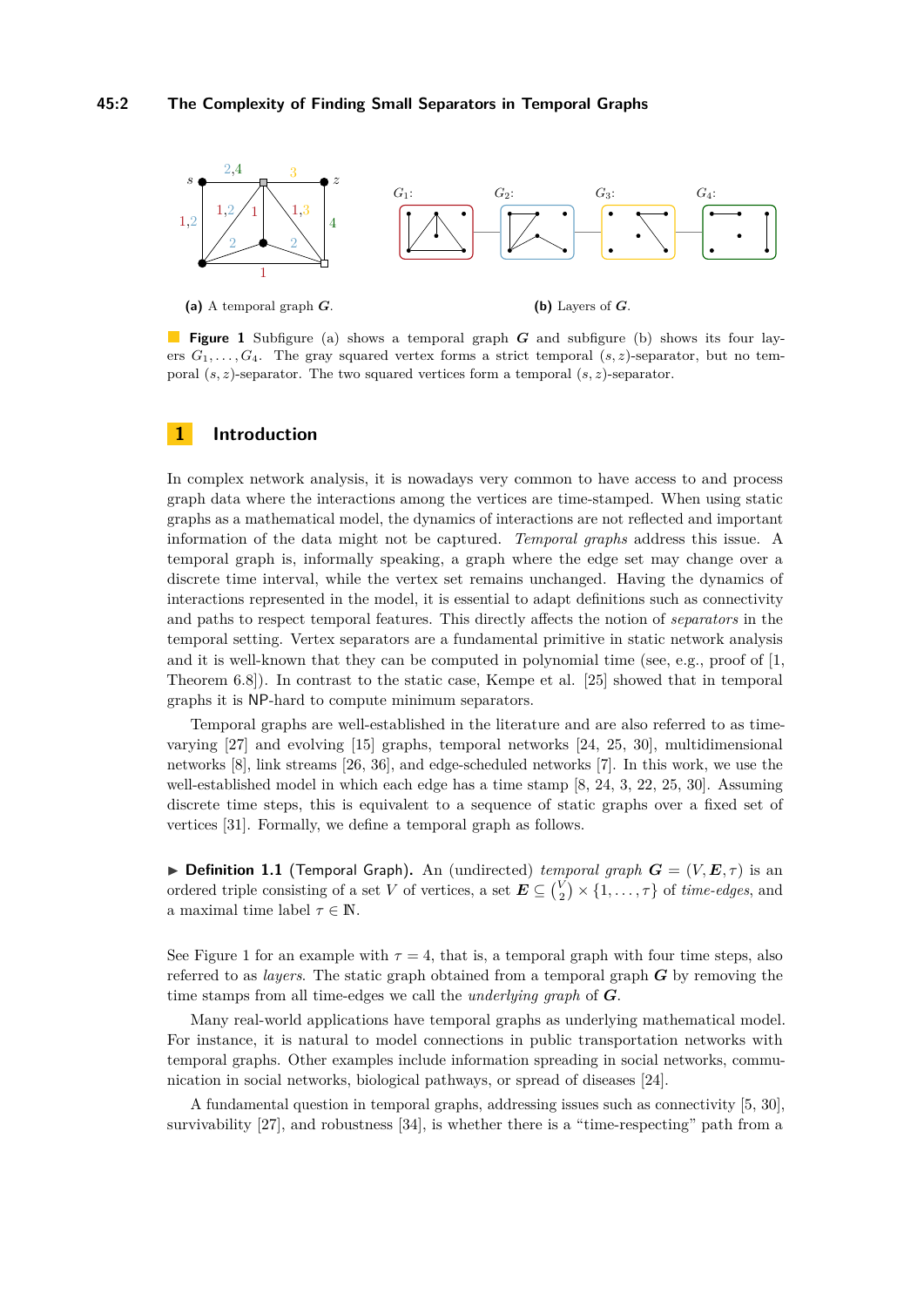distinguished start vertex *s* to a distinguished target vertex *z*. [3](#page-2-0) We provide a thorough study of the computational complexity of separating *s* from *z* in a given temporal graph.

Moreover, we study two natural restrictions of temporal graphs:

- **(i)** planar temporal graphs and
- **(ii)** temporal graphs with a bounded number of vertices incident to edges that are not permanently existing – these vertices form the so-called *temporal core*.

Both restrictions are naturally motivated by settings e.g. occurring in (hierarchical) traffic networks. We also consider two very similar but still significantly differing temporal path models (both used in the literature), leading to two corresponding models of temporal separation.

**Two path models.** We start with the introduction of the "non-strict" path model [\[25\]](#page-15-0). Given a temporal graph  $G = (V, E, \tau)$  with two distinct vertices  $s, z \in V$ , a *temporal*  $(s, z)$ -path of length  $\ell$  in  $G$  is a sequence  $P = ((\{s = v_0, v_1\}, t_1), (\{v_1, v_2\}, t_2), \ldots, (\{v_{\ell-1}, v_{\ell} = z\}, t_{\ell}))$ of time-edges in *E*, where  $v_i \neq v_j$  for all  $i, j \in \{0, \ldots, \ell\}$  with  $i \neq j$  and  $t_i \leq t_{i+1}$  for all  $i \in \{1, \ldots, \ell-1\}$ . A vertex set *S* with  $S \cap \{s, z\} = \emptyset$  is a *temporal*  $(s, z)$ -separator if there is no temporal  $(s, z)$ -path in  $G - S := (V \setminus S, \{(\{v, w\}, t) \in E \mid v, w \in V \setminus S\}, \tau)$ . We are ready to state the central problem of our paper.

Temporal (*s, z*)-Separation

**Input:** A temporal graph  $G = (V, E, \tau)$ , two distinct vertices  $s, z \in V$ , and  $k \in \mathbb{N}$ . **Question:** Does *G* admit a temporal (*s, z*)-separator of size at most *k*?

Our second path model is the "strict" variant. A temporal (*s, z*)-path *P* is called *strict* if  $t_i < t_{i+1}$  for all  $i \in \{1, \ldots, \ell-1\}$ . In the literature, strict temporal paths are also known as journeys  $[3, 2, 31, 30]$  $[3, 2, 31, 30]$  $[3, 2, 31, 30]$  $[3, 2, 31, 30]$  $[3, 2, 31, 30]$  $[3, 2, 31, 30]$  $[3, 2, 31, 30]$ .<sup>[4](#page-2-1)</sup> A vertex set *S* is a *strict temporal*  $(s, z)$ *-separator* if there is no strict temporal  $(s, z)$ -path in  $G - S$ . Thus, our second main problem, STRICT TEMPORAL  $(s, z)$ -SEPARATION, is defined in complete analogy to TEMPORAL  $(s, z)$ -SEPARATION, just replacing (non-strict) temporal separators by strict ones.

While the strict version of temporal separation immediately appears as natural, the nonstrict variant can be viewed as a more conservative version of the problem. For instance, in a disease-spreading scenario the spreading speed might be unclear. To ensure containment of the spreading by separating patient zero (*s*) from a certain target (*z*), a temporal  $(s, z)$ -separator might be the safer choice.

**Main results.** [Table 1](#page-3-0) provides an overview on our results.<sup>[5](#page-2-2)</sup>

A central contribution is to prove that both Temporal (*s, z*)-Separation and Strict TEMPORAL  $(s, z)$ -SEPARATION are NP-complete for all  $\tau > 2$  and  $\tau > 5$ , respectively, strengthening a result by Kempe et al. [\[25\]](#page-15-0) (they show NP-hardness of both variants for all  $\tau \geq 12$ ). For TEMPORAL  $(s, z)$ -SEPARATION, our hardness result is already tight.<sup>[6](#page-2-3)</sup> For the strict variant, we identify a dichotomy in the computational complexity by proving

<span id="page-2-0"></span><sup>3</sup> In the literature the sink is usually denoted by *t*. To be consistent with Michail [\[31\]](#page-15-7) we use *z* instead as we reserve *t* to refer to points in time.

<span id="page-2-1"></span><sup>&</sup>lt;sup>4</sup> We also refer to Himmel [\[21\]](#page-15-8) for a thorough discussion and comparison of temporal path concepts.

<span id="page-2-2"></span> $5$  Due to the space constraints, several details and proofs (marked with  $\star$ ) are deferred to a long version of this paper, see e.g. <https://arxiv.org/abs/1711.00963>.

<span id="page-2-3"></span><sup>&</sup>lt;sup>6</sup> TEMPORAL  $(s, z)$ -SEPARATION with  $\tau = 1$  is equivalent to  $(s, z)$ -SEPARATION on static graphs.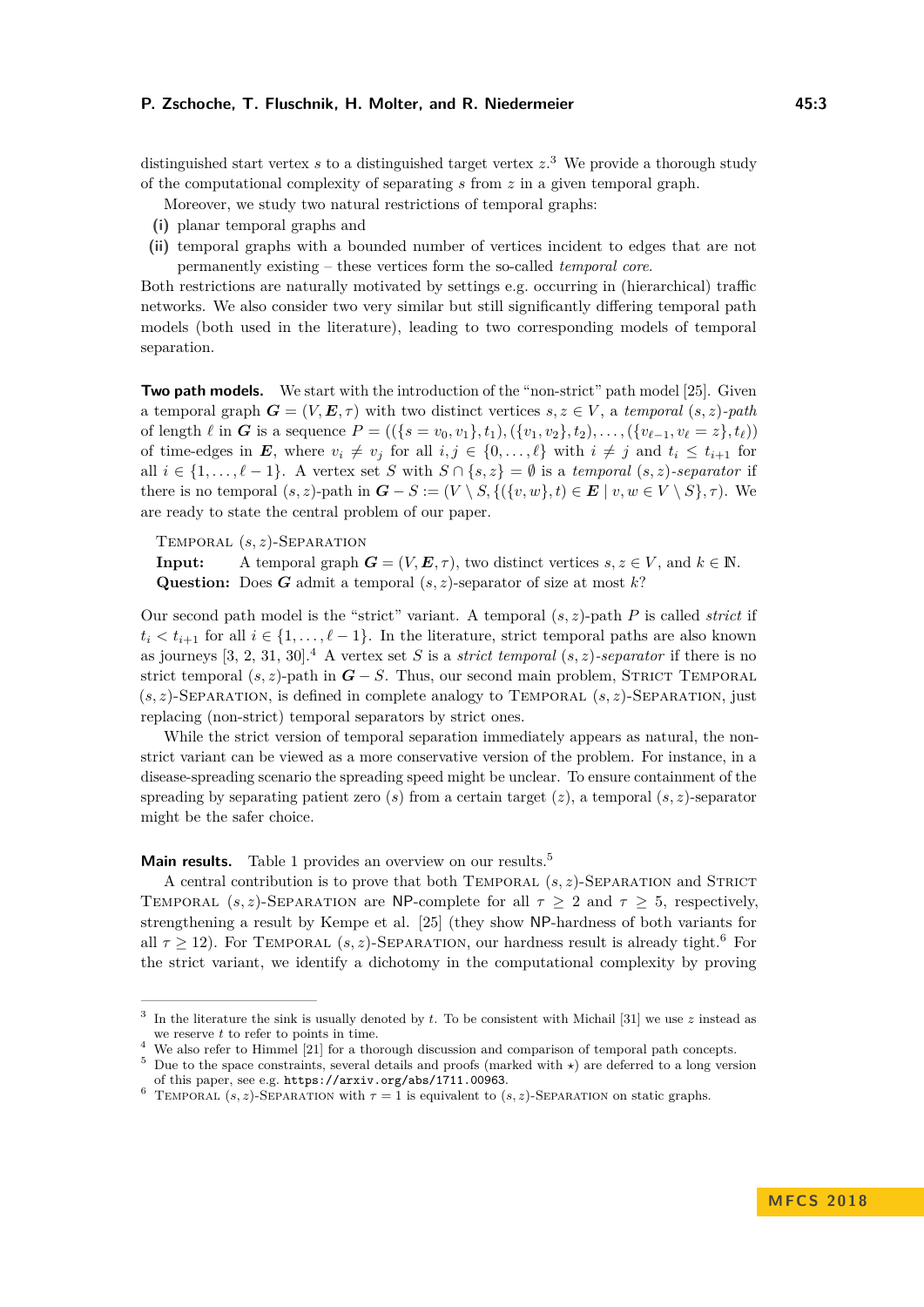#### **45:4 The Complexity of Finding Small Separators in Temporal Graphs**

<span id="page-3-0"></span>**Table 1** Overview on our results. Herein, NP-c. abbreviates NP-complete, *n* and *m* denote the number of vertices and time-edges, respectively, *G*<sup>↓</sup> refers to the underlying graph of an input temporal graph. *<sup>a</sup>* [\(Thm. 3.1;](#page-5-0) W[1]-hard wrt. *k*) *b* [\(Thm. 3.2\)](#page-6-0) *<sup>c</sup>* [\(Cor. 4.3\)](#page-10-0) *<sup>d</sup>* [\(Prop. 4.4\)](#page-11-0) *<sup>e</sup>* [\(Thm. 5.2\)](#page-12-0)

|                                                                                          | General<br>(Section 3)                                       |  | Planar $G_{\perp}$<br>(Section 4) |                                                    | Temporal core<br>(Section 5) |
|------------------------------------------------------------------------------------------|--------------------------------------------------------------|--|-----------------------------------|----------------------------------------------------|------------------------------|
| $(s, z)$ -SEPARATION $2 \leq \tau \leq 4$ $5 \leq \tau$ $\tau$ unbounded $\tau$ constant |                                                              |  |                                   |                                                    | constant size                |
| TEMPORAL                                                                                 | $NP$ -complete <sup><i>a</i></sup> NP-c. <sup><i>c</i></sup> |  |                                   | open                                               | $n^{O(1)} + O(m \log m)^{e}$ |
| STRICT TEMPORAL $\mathcal{O}(k \cdot m)^{b}$ NP-c. <sup>a</sup> NP-c. <sup>c</sup>       |                                                              |  |                                   | $\mathcal{O}(m \log m)^d$ NP-complete <sup>a</sup> |                              |

polynomial-time solvability of STRICT TEMPORAL  $(s, z)$ -SEPARATION for  $\tau \leq 4$ . Moreover, we prove that both problems remain NP-complete on temporal graphs that have an underlying graph that is planar.

We introduce the notion of temporal cores in temporal graphs. Informally, the temporal core of a temporal graph is the set of vertices whose edge-incidences change over time. We prove that TEMPORAL  $(s, z)$ -SEPARATION is fixed-parameter tractable (FPT) when parameterized by the size of the temporal core, while STRICT TEMPORAL  $(s, z)$ -SEPARATION remains NP-complete even if the temporal core is empty.

A particular aspect of our results is that they demonstrate that the choice of the model (strict versus non-strict) for a problem can have a crucial impact on the computational complexity of said problem. This contrasts with wide parts of the literature where both models were used without discussing the subtle but crucial differences in computational complexity.

**Technical contributions.** To show the polynomial-time solvability of STRICT TEMPORAL  $(s, z)$ -SEPARATION for  $\tau \leq 4$ , we prove that a classic separator result of Lovász et al. [\[28\]](#page-15-9) translates to the strict temporal setting. This is surprising since many other results about separators in the static case do not apply in the temporal case. In this context, we also develop a linear-time algorithm for SINGLE-SOURCE SHORTEST STRICT TEMPORAL PATHS, improving the running time of the best known algorithm due to Wu et al. [\[37\]](#page-16-3) by a logarithmic factor.

We settle the complexity of LENGTH-BOUNDED  $(s, z)$ -SEPARATION on planar graphs by showing its NP-hardness, which was left unanswered by Fluschnik et al. [\[17\]](#page-15-10) and promises to be a valuable intermediate problem for proving hardness results. In the hardness reduction for LENGTH-BOUNDED  $(s, z)$ -SEPARATION we introduce a grid-like, planarity-preserving vertex gadget that is generally useful to replace "twin" vertices which in many cases are not planarity-preserving and which are often used to model weights.

While showing that TEMPORAL  $(s, z)$ -SEPARATION is fixed-parameter tractable when parameterized by the size of the temporal core, we employ a case distinction on the size of the temporal core, and show that in the non-trivial case we can reduce the problem to NODE MULTIWAY CUT. We identify an "above lower bound parameter" for NODE MULTIWAY CUT that is suitable to lower-bound the size of the temporal core, thereby making it possible to exploit a fixed-parameter tractability result due to Cygan et al. [\[12\]](#page-15-11).

**Related work.** Our most important reference is the work of Kempe et al. [\[25\]](#page-15-0) who proved that Temporal (*s, z*)-Separation is NP-hard. In contrast, Berman [\[7\]](#page-14-2) proved that computing temporal (*s, z*)-cuts (edge deletion instead of vertex deletion) is polynomial-time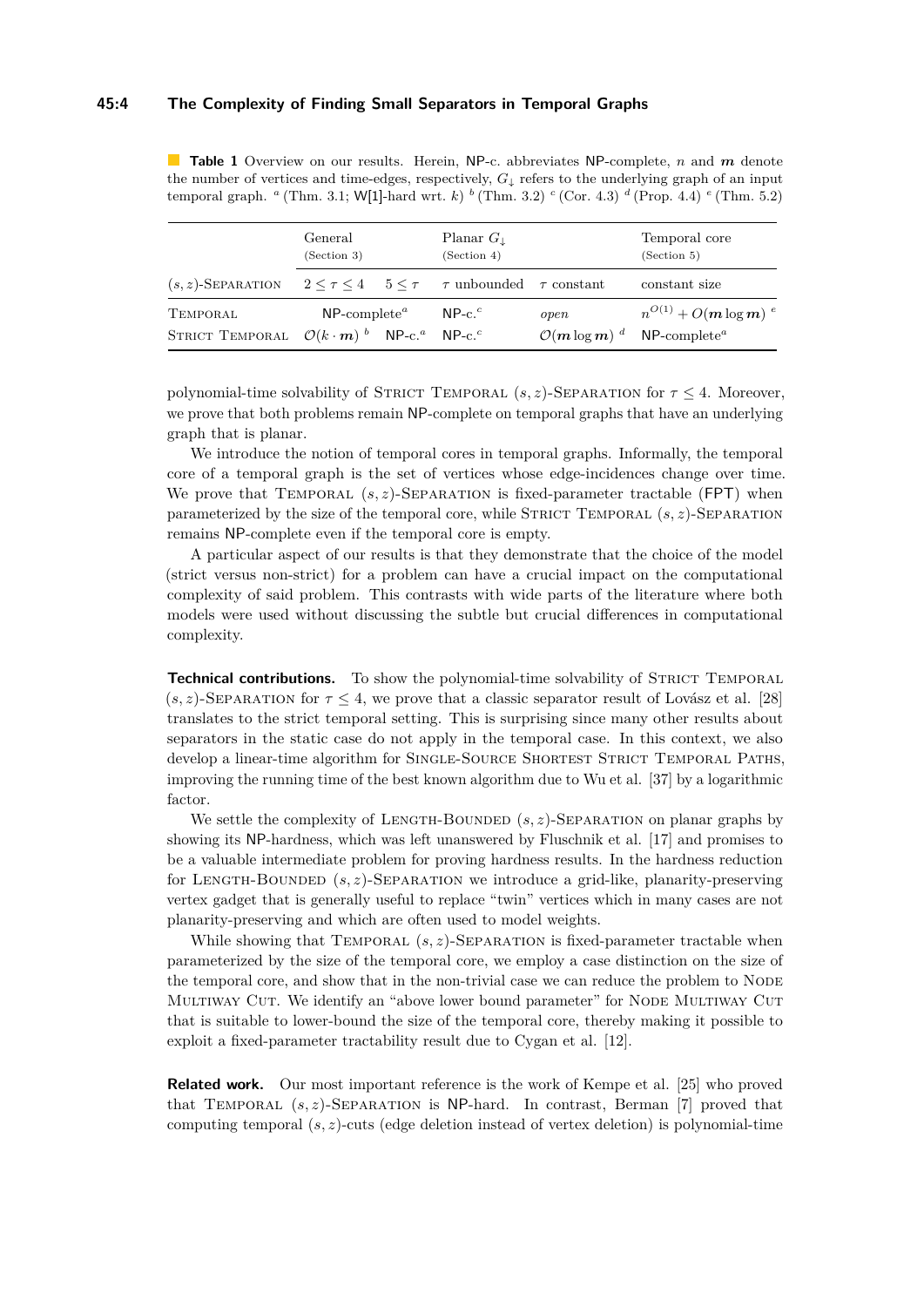solvable. In the context of survivability of temporal graphs, Liang and Modiano [\[27\]](#page-15-1) studied cuts where an edge deletion only lasts for  $\delta$  consecutive time stamps. Moreover, they studied a temporal maximum flow defined as the maximum number of sets of journeys where each two journeys in a set do not use a temporal edge within some  $\delta$  time steps. A different notion of temporal flows on temporal graphs was introduced by Akrida et al. [\[2\]](#page-14-5). They showed how to compute in polynomial time the maximum amount of flow passing from a source vertex *s* to a sink vertex *z* until a given point in time.

The vertex-variant of Menger's Theorem [\[29\]](#page-15-12) states that the maximum number of vertexdisjoint paths from *s* to *z* equals the size of a minimum-cardinality (*s, z*)-separator. In static graphs, Menger's Theorem allows for finding a minimum-cardinality (*s, z*)-separator via maximum flow computations. However, Berman [\[7\]](#page-14-2) proved that the vertex-variant of an analogue to Menger's Theorem for temporal graphs, asking for the maximum number of (strict) temporal paths instead, does not hold. Kempe et al. [\[25\]](#page-15-0) proved that the vertexvariant of the former analogue to Menger's Theorem holds true if the underlying graph excludes a fixed minor. Mertzios et al. [\[30\]](#page-15-4) proved another analogue of Menger's Theorem: the maximum number of strict temporal (*s, z*)-path which never leave the same vertex at the same time equals the minimum number of node departure times needed to separate *s* from *z*, where a node departure time  $(v, t)$  is the vertex  $v$  at time point  $t$ .

Michail and Spirakis [\[32\]](#page-15-13) introduced the time-analogue of the famous Traveling Salesperson problem and studied the problem on temporal graphs of dynamic diameter  $d \in \mathbb{N}$ , that is, informally speaking, on temporal graphs where every two vertices can reach each other in at most *d* time steps at any time. Erlebach et al. [\[14\]](#page-15-14) studied the same problem on temporal graphs where the underlying graph has bounded degree, bounded treewidth, or is planar. Additionally, they introduced a class of temporal graphs with regularly present edges, that is, temporal graphs where each edge is associated with two integers upper- and lower-bounding consecutive time steps of edge absence. Axiotis and Fotakis [\[5\]](#page-14-4) studied the problem of finding the smallest temporal subgraph of a temporal graph such that singlesource temporal connectivity is preserved on temporal graphs where the underlying graph has bounded treewidth. In companion work, we recently studied the computational complexity of (non-strict) temporal separation on several other restricted temporal graphs [\[18\]](#page-15-15).

### **2 Preliminaries**

Let N denote the natural numbers without zero. For  $n \in \mathbb{N}$ , we use  $[n] := [1, n] = \{1, \ldots, n\}$ .

**Static graphs.** We use basic notations from (static) graph theory [\[13\]](#page-15-16). Let  $G = (V, E)$ be an *undirected, simple graph*. We use  $V(G)$  and  $E(G)$  to denote the set of vertices and set of edges of *G*, respectively. We denote by  $G - V' := (V \setminus V', \{\{v, w\} \in E \mid \mathcal{E} \setminus \mathcal{E} \mid \mathcal{E} \setminus \mathcal{E} \setminus \mathcal{E} \setminus \mathcal{E} \setminus \mathcal{E} \setminus \mathcal{E} \setminus \mathcal{E} \setminus \mathcal{E} \setminus \mathcal{E} \setminus \mathcal{E} \setminus \mathcal{E} \setminus \mathcal{E} \setminus \mathcal{E} \setminus \mathcal{E} \setminus$  $v, w \in V \setminus V'$  the graph *G* without the vertices in  $V' \subseteq V$ . For  $V' \subseteq V$ ,  $G[V'] :=$  $G - (V \setminus V')$  denotes the *induced subgraph* of *G* by *V*'. A *path* of length  $\ell$  is sequence of edges  $P = (\{v_1, v_2\}, \{v_2, v_3\}, \dots, \{v_{\ell}, v_{\ell+1}\})$  where  $v_i \neq v_j$  for all  $i, j \in [\ell+1]$  with  $i \neq j$ . We set  $V(P) = \{v_1, v_2, \ldots, v_{\ell+1}\}.$  Path *P* is an  $(s, z)$ -path if  $s = v_1$  and  $z = v_{\ell+1}.$  A set *S* ⊆ *V* \ {*s, z*} of vertices is an  $(s, z)$ *-separator* if there is no  $(s, z)$ -path in *G* − *S*.

**Temporal graphs.** Let  $G = (V, E, \tau)$  be a temporal graph. The graph  $G_i(G) = (V, E_i(G))$ is called *layer i* of the temporal graph  $G = (V, E, \tau)$  where  $\{v, w\} \in E_i(G) \Leftrightarrow (\{v, w\}, i) \in E$ . The *underlying graph*  $G_{\downarrow}(G)$  of a temporal graph  $G = (V, E, \tau)$  is defined as  $G_{\downarrow}(G)$  :=  $(V, E_{\downarrow}(\mathbf{G}))$ , where  $E_{\downarrow}(\mathbf{G}) = \{e \mid (e, t) \in \mathbf{E}\}.$  (We write  $G_i$ ,  $E_i$ ,  $G_{\downarrow}$ , and  $E_{\downarrow}$  for short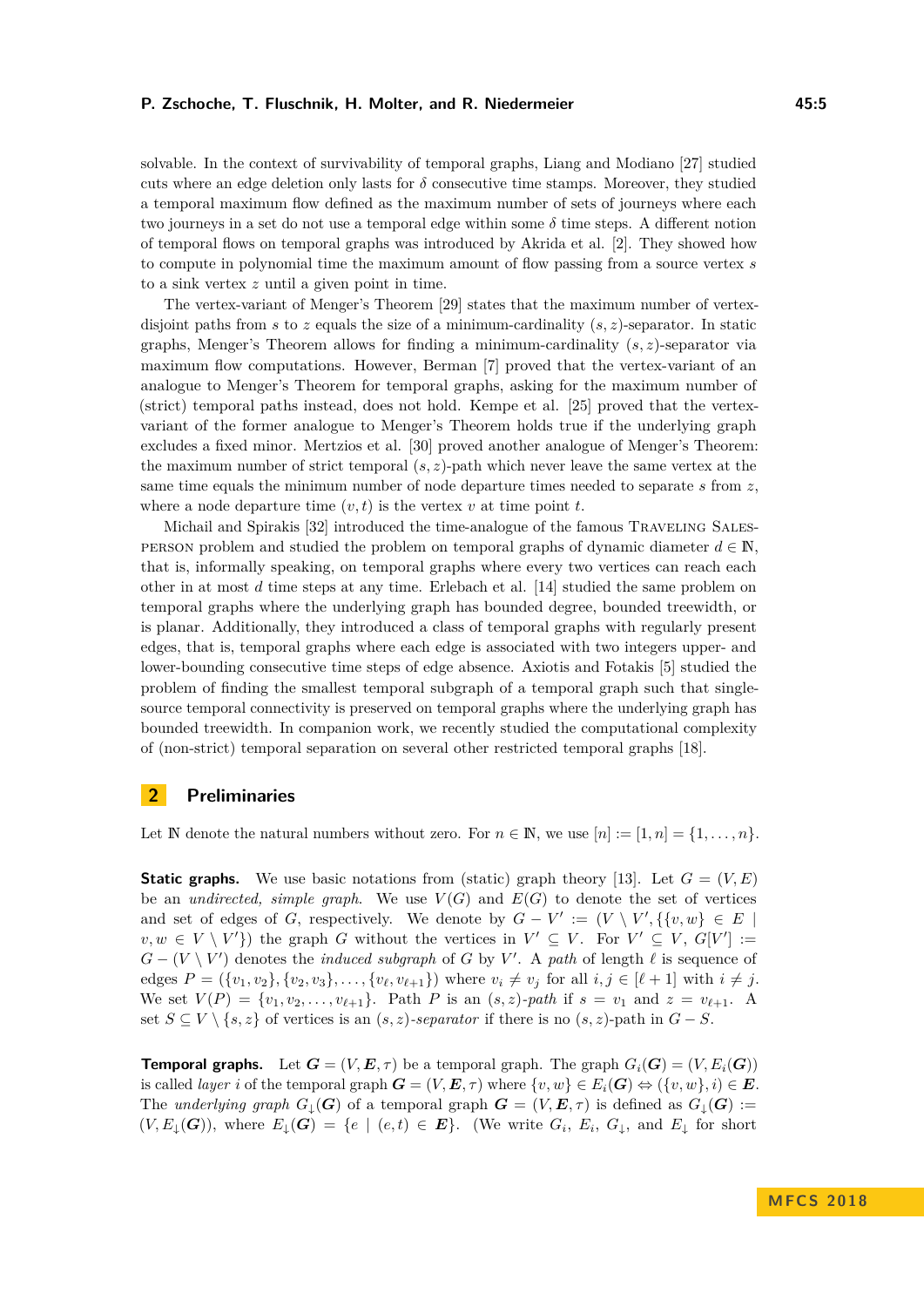### **45:6 The Complexity of Finding Small Separators in Temporal Graphs**

if *G* is clear from the context.) For  $X \subseteq V$  we define the *induced temporal subgraph* of X by  $G[X] := (X, \{(\{v, w\}, t) \in E \mid v, w \in X\}, \tau)$ . We say that *G* is *connected* if its underlying graph  $G_1$  is connected. For surveys concerning temporal graphs we refer to [\[9,](#page-14-6) [31,](#page-15-7) [24,](#page-15-3) [26,](#page-15-5) [23\]](#page-15-17).

**Strict and non-strict temporal separators.** Throughout the paper we assume that the underlying graph of the temporal input graph  $G$  is connected and that there is no time-edge between *s* and *z*. Furthermore, in accordance with Wu et al. [\[37\]](#page-16-3) we assume that the time-edge set *E* is ordered by ascending time stamps. Moreover, we can assume that the number of layers is at most the number of time-edges:

**I Lemma 2.1** ( $\star$ ). Let  $\mathcal{I} = (G = (V, E, \tau), s, z, k)$  be an instance of (STRICT) TEMPORAL  $(s, z)$ -SEPARATION. There is an algorithm which computes in  $\mathcal{O}(|E|)$  time an instance  $\mathcal{I}' =$  $(G' = (V, E', \tau'), s, z, k)$  of (STRICT) TEMPORAL  $(s, z)$ -SEPARATION *which is equivalent to*  $\mathcal{I}$ *, where*  $\tau' \leq |\mathbf{E}'|$ *.* 

<span id="page-5-2"></span>Regarding our two models, we have the following connection:

**Lemma 2.2** ( $\star$ ). There is a linear-time computable many-one reduction from STRICT Temporal (*s, z*)-Separation *to* Temporal (*s, z*)-Separation *that maps any instance*  $(G = (V, E, \tau), s, z, k)$  to an instance  $(G' = (V', E', \tau'), s, z, k')$  with  $k' = k$  and  $\tau' = 2 \cdot \tau$ .

# <span id="page-5-1"></span>**3 Hardness Dichotomy Regarding the Number of Layers**

In this section we settle the complexity dichotomy of both TEMPORAL  $(s, z)$ -SEPARATION and STRICT TEMPORAL  $(s, z)$ -SEPARATION regarding the number  $\tau$  of time steps. We observe that both problems are strongly related to the following NP-complete [\[10,](#page-14-7) [35\]](#page-16-4) problem:

Length-Bounded (*s, z*)-Separation (LBS) **Input:** An undirected graph  $G = (V, E)$ , distinct vertices  $s, z \in V$ , and  $k, \ell \in \mathbb{N}$ . Question: Is there a subset  $S \subseteq V \setminus \{s, z\}$  such that  $|S| \leq k$  and there is no  $(s, z)$ -path in  $G$  − *S* of length at most  $\ell$ ?

LENGTH-BOUNDED  $(s, z)$ -SEPARATION is NP-complete even if the lower bound  $\ell$  for the path length is five [\[6\]](#page-14-8) and W[1]-hard with respect to the postulated separator size [\[20\]](#page-15-18). We obtain the following, improving a result by Kempe et al. [\[25\]](#page-15-0) who showed NP-completeness of TEMPORAL  $(s, z)$ -SEPARATION and STRICT TEMPORAL  $(s, z)$ -SEPARATION for all  $\tau > 12$ .

<span id="page-5-0"></span> $\triangleright$  **Theorem 3.1** ( $\star$ ). TEMPORAL ( $s$ ,  $z$ )-SEPARATION *is* NP-complete for every maximum *label*  $\tau > 2$  *and* STRICT TEMPORAL  $(s, z)$ -SEPARATION *is* NP-*complete for every*  $\tau > 5$ *. Moreover, both problems are* W[1]*-hard when parameterized by the solution size k.*

We only present the construction of the NP-hardness reduction for TEMPORAL  $(s, z)$ -SEPAration, which is inspired by Baier et al. [\[6\]](#page-14-8), and postpone the rest to the long version.

**Proof (Construction).** To show NP-completeness of TEMPORAL  $(s, z)$ -SEPARATION for  $\tau = 2$  we present a reduction from the VERTEX COVER problem where, given a graph  $G = (V, E)$  and an integer *k*, the task is to determine whether there exists a set  $V' \subseteq V$  of size at most *k* such that  $G - V'$  does not contain any edge. Let  $(G = (V, E), k)$  be an instance of VERTEX COVER. We say that  $V' \subseteq V$  is a *vertex cover* in *G* of size *k* if  $|V'| = k$  and  $V'$ is a solution to  $(G = (V, E), k)$ . We refine the gadget of Baier et al. [\[6,](#page-14-8) Theorem 3.9] and reduce from VERTEX COVER to TEMPORAL  $(s, z)$ -SEPARATION. Let  $\mathcal{I} := (G = (V, E), k)$ be a VERTEX COVER instance and  $n := |V|$ . We construct a TEMPORAL  $(s, z)$ -SEPARATION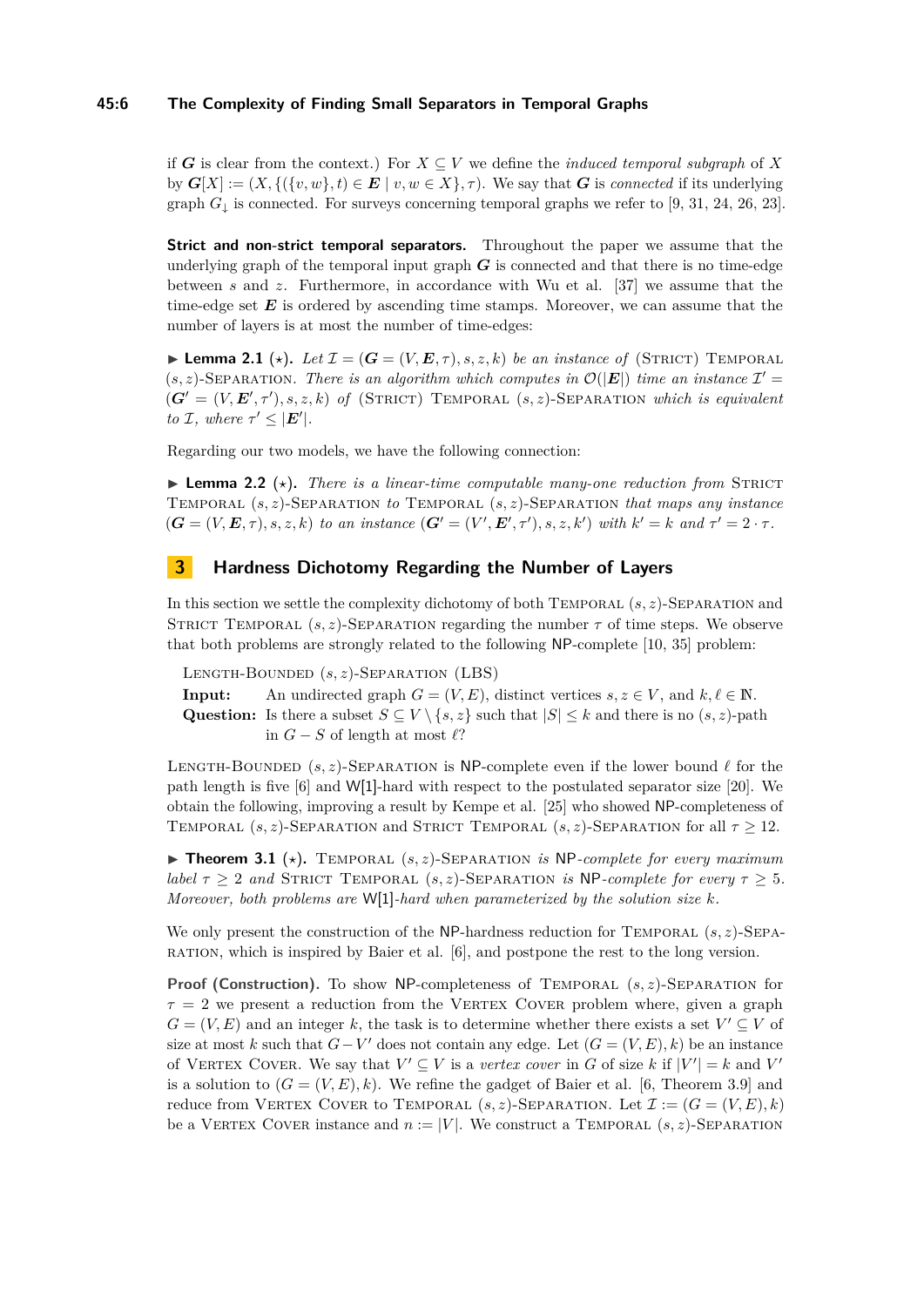<span id="page-6-1"></span>

**Figure 2** The VERTEX COVER instance  $(G, 1)$  (left) and the corresponding TEMPORAL  $(s, z)$ -SEPARATION instance from the reduction of [Theorem 3.1](#page-5-0) (right). The edge-edges are dashed (red), the vertex-edges are solid (green), and the vertex gadgets are in dotted boxes.

instance  $\mathcal{I}' := (\mathbf{G}' = (V', \mathbf{E}', 2), s, z, n + k)$ , where  $V' := V \cup \{s_v, t_v \mid v \in V\} \cup \{s, z\}$  are the vertices and the time-edges are defined as

$$
E' := \{ (\{s, s_v\}, 1), (\{s_v, v\}, 1), (\{v, z_v\}, 2), (\{z_v, z\}, 2), (\{s, v\}, 2), (\{v, z\}, 1) \mid v \in V \} \cup \{ (\{s_v, z_w\}, 1), (\{s_w, z_v\}, 1) \mid \{v, w\} \in E \}.
$$

Note that  $|V'| = 3 \cdot n + 2$ ,  $|E'| = 6 \cdot |V'| + 2 \cdot |E|$ , and  $\mathcal{I}'$  can be computed in polynomial time. For each vertex  $v \in V$  there is a *vertex gadget* which consists of three vertices  $s_v, v, z_v$  and six vertex-edges. In addition, for each edge  $\{v, w\} \in E$  there is an *edge gadget* which consists of two edge-edges  $\{s_v, z_w\}$  and  $\{z_v, s_w\}$ . See [Figure 2](#page-6-1) for an example.

In the remainder of this section we prove that the bound on  $\tau$  is tight in the strict case (for the non-strict case the tightness is obvious). This is the first case where we can observe a significant difference between the strict and the non-strict variant of our separation problem.

<span id="page-6-0"></span>**Theorem 3.2.** STRICT TEMPORAL  $(s, z)$ -SEPARATION *for maximum label*  $\tau \leq 4$  *can be solved in*  $\mathcal{O}(k \cdot |\mathbf{E}|)$  *time, where k is the solution size.* 

As a subroutine hidden in several of our algorithms, we need to solve the Single-Source Shortest Strict Temporal Paths problem on temporal graphs: find shortest strict paths from a source vertex *s* to all other vertices in the temporal graph. Herein, we say that a strict temporal  $(s, z)$ -path is *shortest* if there is no strict temporal  $(s, z)$ -path of length  $\ell' < \ell$ . Indeed, we provide a linear-time algorithm for this. We believe this to be of independent interest; it improves (with few adaptations to the model; for details we refer to the long version) previous results by Wu et al. [\[37\]](#page-16-3), but in contrast to the algorithm of Wu et al. [\[37\]](#page-16-3) our subroutine cannot be adjusted to the non-strict case.

▶ Proposition 3.3 (\*). SINGLE-SOURCE SHORTEST STRICT TEMPORAL PATHS *is solvable*  $in \Theta(|E|)$  *time.* 

Our algorithm behind [Theorem 3.2](#page-6-0) executes the following steps:

- **1.** As a preprocessing step, remove unnecessary time-edges and vertices from the graph.
- **2.** Compute an auxiliary graph called *directed path cover graph* of the temporal graph.
- **3.** Compute a separator for the directed path cover graph.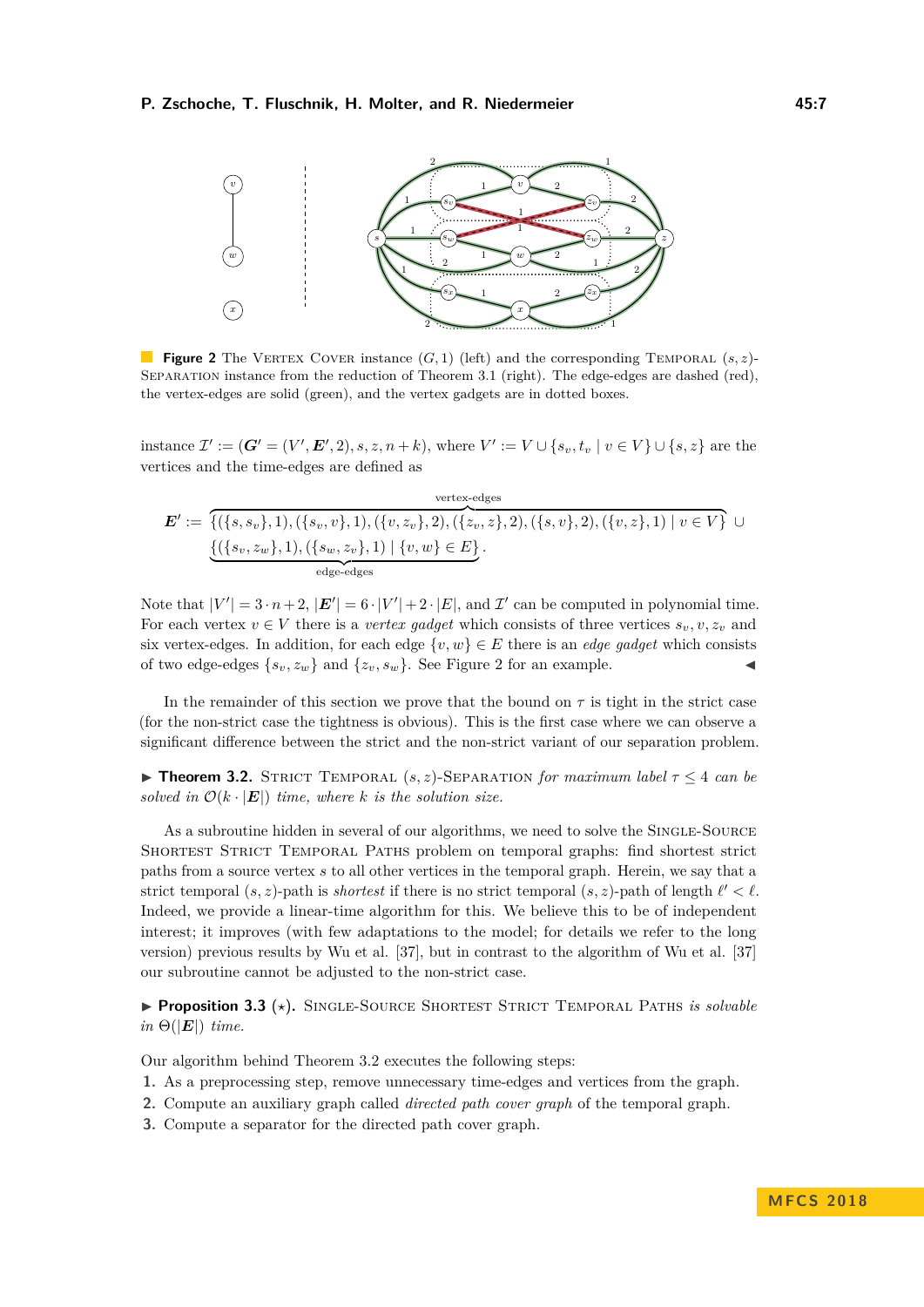<span id="page-7-0"></span>

**Figure 3** The left side depicts an excerpt of a reduced temporal graph with maximum time-edge label  $\tau = 4$ . Dashed arcs labeled with a number *x* indicate a shortest strict temporal path of length *x*. The right side depicts the directed path cover graph *D* from *s* to *z* of the reduced temporal graph. A gray arc from vertex set  $V_{(i,j)}$  to vertex set  $V_{(i',j')}$  denotes that for two vertices  $v \in V_{(i,j)}$ and  $w \in V_{(i',j')}$  there can be an arc from *v* to *w* in *D*. Take as an example the square-shaped vertex in  $V_{(2,2)}$  and the diamond-shaped vertex in  $V_{(2,1)}$ .

In the following, we explain each of the steps in more detail.

The preprocessing *reduces* the temporal graph such that it has the following properties. A temporal graph  $G = (V, E, \tau)$  with two distinct vertices  $s, z \in V$  is *reduced* if

- (i) the underlying graph  $G_{\perp}$  is connected,
- (ii) for each time-edge  $e \in E$  there is a strict temporal  $(s, z)$ -path which contains  $e$ , and
- (iii) there is no strict temporal  $(s, z)$ -path of length at most two in  $G$ .

<span id="page-7-1"></span>This preprocessing step can be performed in polynomial time:

**Lemma 3.4** ( $\star$ ). Let  $\mathcal{I} = (G = (V, E, \tau), s, z, k)$  be an instance of STRICT TEMPORAL  $(s, z)$ -SEPARATION. In  $\mathcal{O}(k \cdot |\mathbf{E}|)$  time, one can either decide  $\mathcal I$  or construct an instance  $\mathcal I' =$  $(G' = (V', E', \tau), s, z, k')$  of STRICT TEMPORAL  $(s, z)$ -SEPARATION *such that* I' is equivalent *to*  $I$ *,*  $G'$  *is reduced,*  $|V'| \leq |V|$ *,*  $|E'| \leq |E|$ *, and*  $k' \leq k$ *.* 

Lovász et al. [\[28\]](#page-15-9) showed that the minimum size of an  $(s, z)$ -separator for paths of length at most four in a graph is equal to the number of vertex-disjoint (*s, z*)-paths of length at most four in a graph. We adjust their idea to strict temporal paths on temporal graphs. The proof of Lovász et al. [\[28\]](#page-15-9) implicitly relies on the transitivity of connectivity in static graphs. This does not hold for temporal graphs; hence, we have to extend their result to the temporal case. To this end, we define a directed auxiliary graph.

**Definition 3.5** (Directed Path Cover Graph). Let  $G = (V, E, \tau = 4)$  be a reduced temporal graph with  $s, z \in V$ . The *directed path cover graph* from *s* to *z* of *G* is a directed graph  $D =$  $(V, \vec{E})$  such that  $(v, w) \in \vec{E}$  if and only if

- (i)  $v, w \in V$ ,
- (ii)  $({v, w}, t) \in E$  for some  $t \in [\tau]$ , and
- (iii)  $v \in V_{(i,j)}$  and  $w \in V_{(i',j')}$  such that  $i < i'$ ,  $v \in V_{(2,2)}$  and  $w \in V_{(2,1)}$ ,  $v = s$ and  $w \in V_{(1,j)}$ , or  $w = z$  and  $v \in V_{(i,1)}$  for some  $i, j \in \{2, 3\}.$

Herein, a vertex  $x \in V$  is in the set  $V_{(i,j)}$  if the shortest strict temporal  $(s, x)$ -path is of length *i* and the shortest strict temporal  $(x, z)$ -path is of length *j*.

<span id="page-7-2"></span>[Figure 3](#page-7-0) depicts a generic directed path cover graph of a reduced temporal graph with  $\tau = 4$ . Note that due to the definition of reduced temporal graphs, one can prove that the set  $V_{(1,1)}$ is always empty, and hence not depicted in [Figure 3.](#page-7-0) This is a crucial property that allows us to prove the following.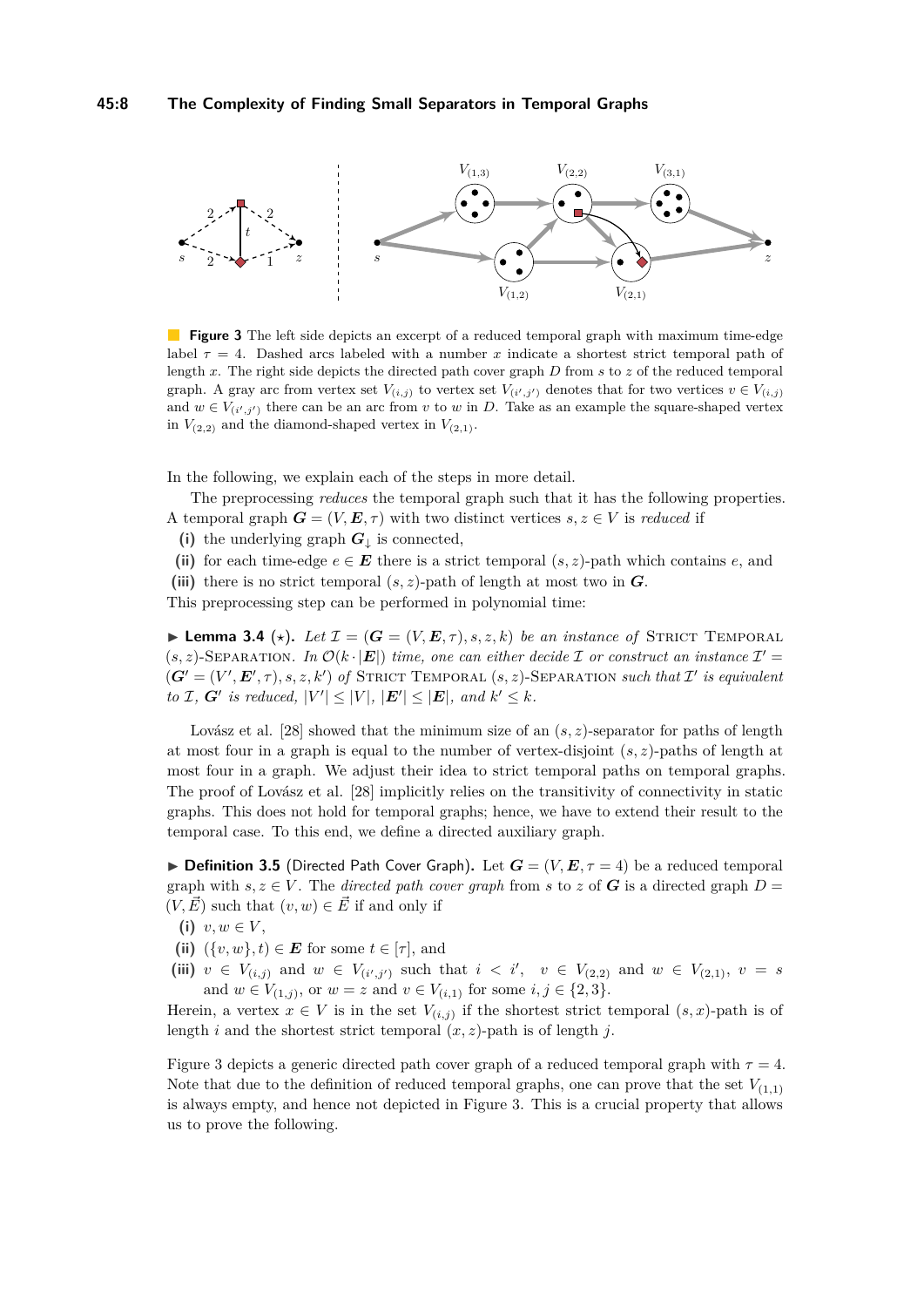

<span id="page-8-1"></span>**Figure 4** A reduced temporal graph with maximum label  $\tau = 5$  where the vertex set  $V_{(1,1)}$  of the directed path cover graph is not empty. The solid (red) and dashed (green) edges are strict temporal paths and show that edges  $({s, v}, 3)$  and  $({v, z}, 3)$  are not removed when the graph is reduced. Furthermore, *v* is not removed since  $((\{s, v\}, 3), (\{v, z\}, 3))$  is not a strict temporal path.

**► Lemma 3.6** ( $\star$ ). Let  $G = (V, E, \tau = 4)$  be a reduced temporal graph with  $s, z \in V$ . Then the *directed path cover graph D from s to z of G can be computed in*  $\mathcal{O}(|E|)$  *time and*  $S \subseteq V \setminus \{s, z\}$ *is a strict temporal*  $(s, z)$ *-separator in G if and only if S is an*  $(s, z)$ *-separator in D*.

[Figure 4](#page-8-1) shows that if  $\tau = 5$ , then we can construct a reduced temporal graph where the set *V*<sub>(1,1)</sub> is not empty. This indicates why our algorithm fails for  $\tau = 5$ .

Finally, with [Lemmata 3.4](#page-7-1) and [3.6](#page-7-2) we can prove [Theorem 3.2.](#page-6-0)

**Proof of [Theorem 3.2.](#page-6-0)** Let  $\mathcal{I} := (G = (V, E, \tau = 4), s, z, k)$  be an instance of STRICT TEMPORAL  $(s, z)$ -SEPARATION. First, apply [Lemma 3.4](#page-7-1) in  $\mathcal{O}(k \cdot |\mathbf{E}|)$  time to either decide I or to obtain an instance  $\mathcal{I}' = (\mathbf{G}' = (V', \mathbf{E}', \tau), s, z, k')$  of STRICT TEMPORAL  $(s, z)$ -SEPA-RATION. In the second case, compute the directed path cover graph  $D$  of  $G'$  from  $s$  to  $z$ in  $\mathcal{O}(|E'|)$  time (by [Lemma 3.6\)](#page-7-2). Next, check whether *D* has an  $(s, z)$ -separator of size at most  $k'$  in  $\mathcal{O}(k' \cdot |\mathbf{E}'|)$  time by a folklore result [\[19\]](#page-15-19). By [Lemma 3.6,](#page-7-2) *D* has an  $(s, z)$ -separator of size  $k'$  if and only if  $G'$  has a strict temporal  $(s, z)$ -separator of size  $k'$ . Since by [Lemma 3.4](#page-7-1) we have that *G*<sup> $\prime$ </sup> is reduced,  $|V'| \leq |V|$ ,  $|E'| \leq |E|$ , and  $k' \leq k$ , the overall running time is  $\mathcal{O}(k \cdot |\mathbf{E}|)$ .

### <span id="page-8-0"></span>**4 On Temporal Graphs with Planar Underlying Graph**

In this section, we study our problems on *planar temporal graphs*, that is, temporal graphs that have a planar underlying graph. We show that both TEMPORAL  $(s, z)$ -SEPARATION and STRICT TEMPORAL  $(s, z)$ -SEPARATION remain NP-complete on planar temporal graphs. On the positive side, we show that on planar temporal graphs with a constant number of layers, STRICT TEMPORAL  $(s, z)$ -SEPARATION can be solved in  $\mathcal{O}(|E| \cdot \log |E|)$  time.

In order to prove our hardness results, we first prove NP-hardness for Length-Bounded  $(s, z)$ -SEPARATION on planar graphs – a result which we consider to be of independent interest; note that NP-completeness on planar graphs was only known for the edge-deletion variant of LENGTH-BOUNDED  $(s, z)$ -SEPARATION on undirected graphs [\[17\]](#page-15-10) and weighted directed graphs [\[33\]](#page-16-5).

#### <span id="page-8-2"></span>▶ **Theorem 4.1.** LENGTH-BOUNDED (*s, z*)-SEPARATION *on planar graphs is* NP-hard.

**Proof.** We give a many-one reduction from the NP-complete [\[17\]](#page-15-10) edge-weighted variant of LENGTH-BOUNDED  $(s, z)$ -CUT, referred to as PLANAR LENGTH-BOUNDED  $(s, z)$ -CUT, where the input graph  $G = (V, E)$  is planar, has edge costs  $c : E \to \{1, k + 1\}$ , has maximum degree  $\Delta = 6$ , the degree of *s* and *z* is three, and *s* and *z* are incident to the outer face. Since the maximum degree is constant, one can replace a vertex with a planar grid-like gadget.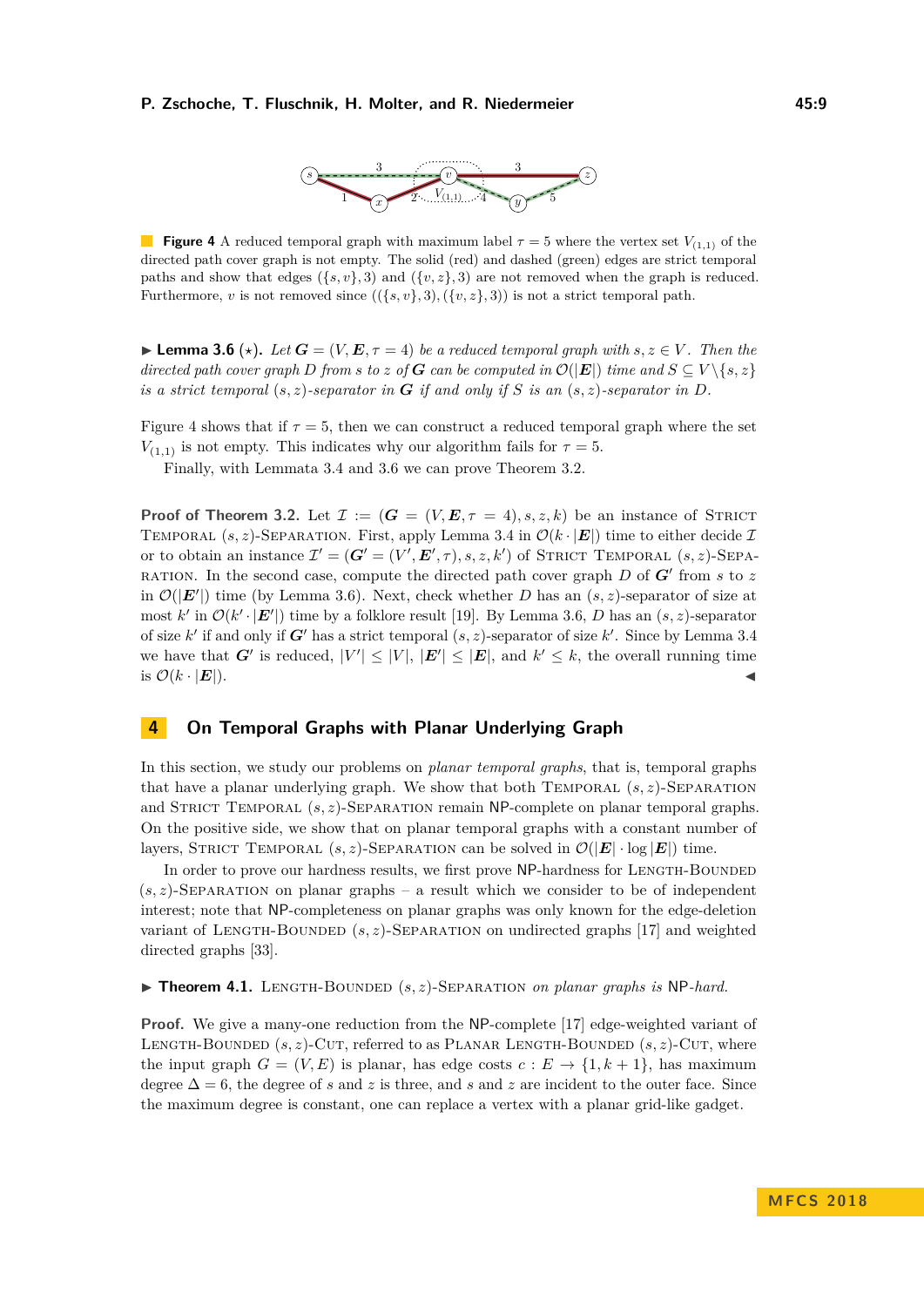#### **45:10 The Complexity of Finding Small Separators in Temporal Graphs**

<span id="page-9-1"></span>

**Figure 5** A simple planar graph *G* (left) with edge costs (above edges) and the obtained graph *G*<sup>'</sup> in the reduction from [Theorem 4.1.](#page-8-2) The connector sets are highlighted in gray. The edge-gadgets are indicated by dash-dotted lines.

Let  $\mathcal{I} := (G = (V, E, c), s, z, \ell, k)$  be an instance of PLANAR LENGTH-BOUNDED  $(s, z)$ -CUT, and we assume k to be even<sup>[7](#page-9-0)</sup>. We construct an instance  $\mathcal{I}' := (G', s', z', \ell', k)$  of LENGTH-BOUNDED  $(s, z)$ -SEPARATION as follows (refer to [Figure 5](#page-9-1) for an illustration).

*Construction.* For each vertex  $v \in V$ , we introduce a *vertex-gadget*  $G_v$  which is a grid of size  $(2k+2) \times (2k+2)$ , that is, a graph with vertex set  $\{u_{i,j}^v \mid i,j \in [2k+2]\}$  and edge set  $\{\{u_{i,j}^v, u_{i',j'}^v\} \mid |i-i'|+|j-j'|=1\}$ . There are six pairwise disjoint subsets  $C_v^1, \ldots, C_v^6 \subseteq$  $V(G_v)$  of size  $k+1$  that we refer to as *connector sets*. As we fix an orientation of  $G_v$ such that  $u_{1,1}^v$  is in the top-left, there are two connector sets on the top of  $G_v$ , two on the bottom of  $G_v$ , one on the left of  $G_v$ , and one on the right of  $G_v$ . Formally,  $C_v^1 =$  ${u_{1,k+2}^v, \ldots, u_{1,2k+2}^v}, C_v^2 = {u_{k/2,2k+2}^v, \ldots, u_{3k/2,2k+2}^v}, C_v^3 = {u_{2k+2,k+2}^v, \ldots, u_{2k+2,2k+2}^v},$  $C_v^4 = \{u_{2k+2,1}^v, \ldots, u_{2k+2,k+1}^v\}, C_v^5 = \{u_{k/2,1}^v, \ldots, u_{3k/2,1}^v\}$ , and  $C_v^6 = \{u_{1,1}^v, \ldots, u_{1,k+1}^v\}.$ 

Note that all  $(x, y)$ -paths are of length at most  $k' := (2k + 2)^2 - 1$ , for all  $x, y \in V(G_v)$ , because there are only  $(2k+2)^2$  vertices in  $V(G_v)$ .

Let  $\phi(G)$  be a plane embedding of *G*. We say that an edge *e* incident with vertex  $v \in V$ is *at position i on v* if *e* is the *i*th edge incident with *v* when counted clockwise with respect to  $\phi(G)$ .

For each edge  $e = \{v, w\}$ , we introduce an *edge-gadget*  $G_e$  that differs on the weight of  $e$ , as follows. Let *e* be at position  $i \in \{1, \ldots, 6\}$  on *v* and at position  $j \in \{1, \ldots, 6\}$  on *w*.

If  $c(e) = 1$ , then  $G_e$  is constructed as follows. Add a path consisting of  $(\ell + 1) \cdot k' - 1$ vertices and connect one endpoint with each vertex in  $C_v^i$  by an edge and connect the other endpoint with each vertex in  $C_w^j$  by an edge.

If  $c(e) = k + 1$ , then  $G_e$  is constructed as follows. We introduce a planar matching between the vertices in  $C_v^i$  and  $C_w^j$ . That is, for instance, we connect vertex  $u_{1,k+2+p}^v$  with vertex  $u_{1,2k+2-p}^w$  for each  $p \in \{0,\ldots,k\}$ , if  $i = j = 1$ , or we connect vertex  $u_{1,1+p}^v$  with vertex  $u_{2k+2,3k/2-p}^w$  for each  $p \in \{0,\ldots,k\}$ , if  $i=6$  and  $j=2$  (we omit the remaining cases). Then, replace each edge by a path of length at least  $(\ell + 1) \cdot k' + 1$  where its endpoints are identified with the endpoints of the replaced edge. Hence, a path between two vertex-gadgets has length at least  $(\ell + 1) \cdot k' + 1$ .

Next, we choose connector sets  $C_s^{i'}$  and  $C_z^{j'}$  such that no vertex  $v \in C_s^{i'} \cup C_z^{j'}$  is adjacent to a vertex from an edge-gadget. Such *i'* and *j'* always exist because the degrees of *s* and *z* are both three. Now, we add two special vertices *s'* and *z'* and edges between *s'* and each vertex in  $C_s^{i'}$ , as well as between  $z'$  and each vertex in  $C_z^{j'}$ .

<span id="page-9-0"></span><sup>7</sup> If k is odd, since s and z are incident to the outer face, then we can add a path of length  $\ell - 1$  with endpoints *s* and *z* and set the budget for edge deletions to  $k + 1$ .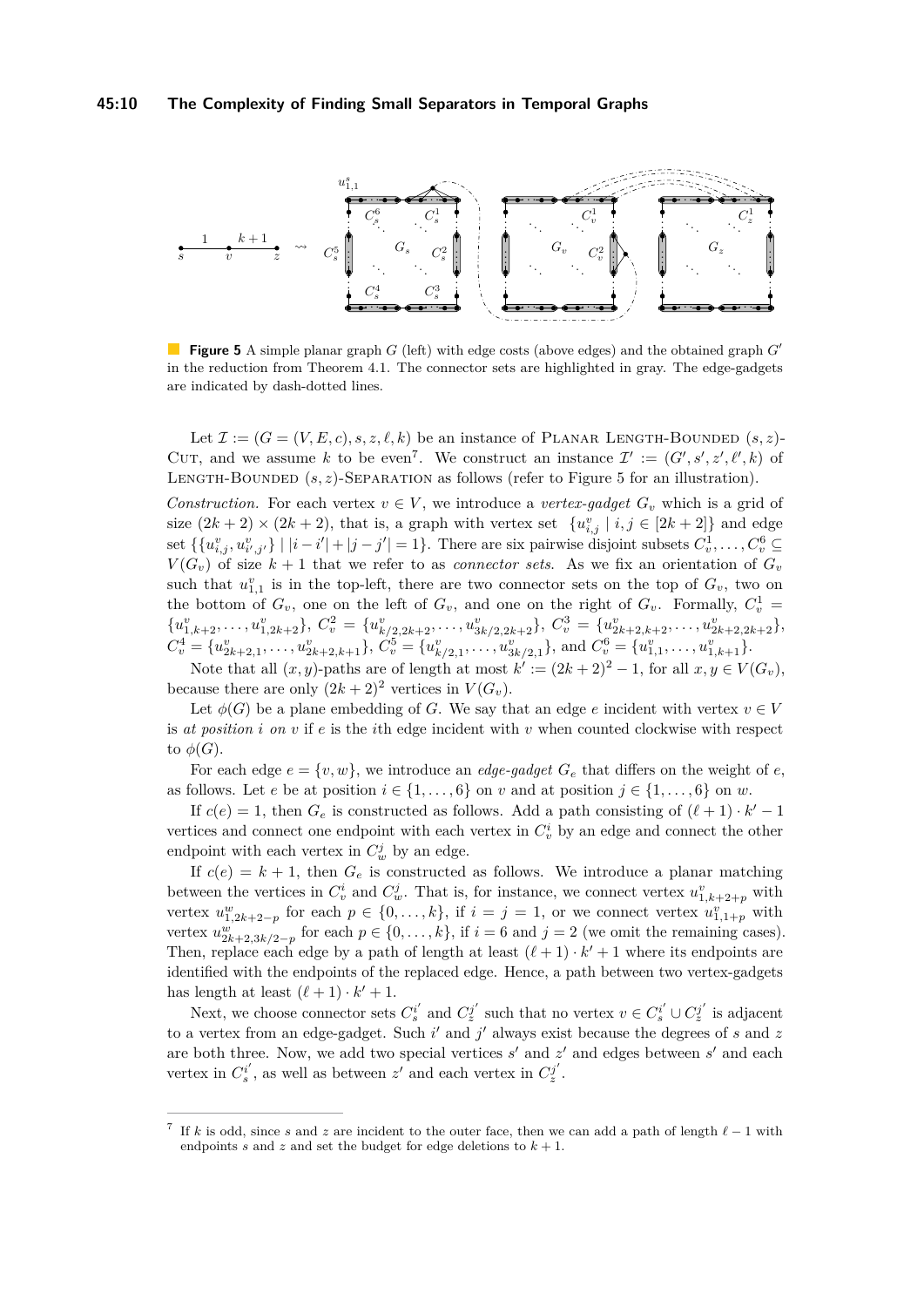Finally, we set  $\ell' := 2 + (\ell + 1) \cdot k' + \ell((\ell + 1) \cdot k' + 1)$ . Note that *G'* can be computed in polynomial time. Moreover, one can observe that  $G'$  is planar by obtaining an embedding from *φ*. This concludes the description of the construction.

*Correctness.* We claim that  $I$  is a yes-instance if and only if  $I'$  is a yes-instance.

⇒: Let I be a yes-instance. Thus, there is a solution *C* ⊂ *E* with *c*(*C*) ≤ *k* such that there is no  $(s, z)$ -path of length at most  $\ell$  in  $G - C$ . We construct a set  $S \subset V(G')$  of size at most  $k$ by taking for each  $\{v, w\} \in C$  one arbitrary vertex from the edge-gadget  $G_{\{v,w\}}$  into *S*. Note that since  $c(C) \leq k$ , each edge in *C* is of cost one.

Assume towards a contradiction that there is a shortest  $(s', z')$ -path  $P'$  of length at most  $\ell'$  in  $G' - S$ . Since a path between two vertex-gadgets has length at least  $(\ell + 1) \cdot k' + 1$ , we know that  $P'$  goes through at most  $\ell$  edge-gadgets. Otherwise  $P'$  would be of length at least  $2 + (\ell + 1) \cdot [(\ell + 1) \cdot k' + 1] = 2 + (\ell + 1) \cdot k' + \ell \cdot [(\ell + 1) \cdot k' + 1] + 1 = \ell' + 1$ . Now, we reconstruct an  $(s, z)$ -path *P* in *G* corresponding to *P*<sup> $\prime$ </sup> by taking an edge  $e \in E$  into *P* if *P*<sup> $\prime$ </sup> goes through the edge-gadget  $G_e$ . Hence, the length of P is at most  $\ell$ . This contradicts that there is no  $(s, z)$ -path of length at most  $\ell$  in  $G - C$ . Consequently, there is no  $(s', z')$ -path of length at most  $\ell'$  in  $G' - S$  and  $\mathcal{I}'$  is a yes-instance.

 $\Leftarrow$ : Let *I*' be a yes-instance. Thus, there is a solution *S* ⊆ *V*(*G*') of minimum size (at most *k*) such that there is no  $(s', z')$ -path of length at most  $\ell'$  in  $G' - S$ . Since *S* is of minimum size, it follows from the following claim that  $V(G_v) \cap S = \emptyset$  for all  $v \in V$ .

<span id="page-10-1"></span>▶ **Claim 4.2.** *Let*  $G_v$  *be a vertex-gadget and*  $i, j \in \{1, \ldots, 6\}$  *with*  $i \neq j$ *. Then, for each* vertex set  $S \subseteq V(G_v)$  of size at most k it holds that there are  $v_1 \in C_v^i \setminus S$  and  $v_2 \in C_v^j \setminus S$ *such that there is a*  $(v_1, v_2)$ -path of length at most  $k'$  in  $G_v - S$ .

**Proof of [Claim 4.2.](#page-10-1)** Let  $C_v^i, C_v^j$  two connector sets of a vertex-gadget  $G_v$ , where  $i, j \in$  $\{1, \ldots, 6\}$  and  $i \neq j$ . We add vertices *a* and *b* and edges  $\{a, a'\}$  and  $\{b, b'\}$  to  $G_v$ , where  $a' \in C_v^i$ and  $b' \in C_v^j$ . There are  $\binom{6}{2}$  different cases in which  $i \neq j$ . It is not difficult to see that in each case there are  $k + 1$  vertex-disjoint  $(a, b)$ -paths. The claim then follows by Menger's Theorem [\[29\]](#page-15-12).

Note that by minimality of *S*, it holds that  $V(G_e) \cap S = \emptyset$  for all  $e \in E$  with  $c(e) = k + 1$ . We construct an edge set  $C \subseteq E$  of cost at most  $k$  by taking  $\{v, w\} \in E$  into  $C$  if there is  $a \ y \in V(G_{\{y,y\}}) \cap S.$ 

Assume towards a contradiction that there is a shortest  $(s, z)$ -path *P* of length at most  $\ell$ in  $G - C$ . We reconstruct an  $(s', z')$ -path  $P'$  in  $G'$  which corresponds to  $P$  as follows. First, we take an edge  $\{s', v\} \in E(G')$  such that  $v \in C_s^{i'} \setminus S$ . Such a *v* always exists, because  $|C_s^{i'}| = k + 1$  and  $|S| \leq k$ . Let  $\{s, w\} \in E$  be the first edge of *P* and at position *i* on *w*. Then we add a  $(v, v')$ -path  $P_s$  in  $G_s - S$ , such that  $v' \in C_s^i \setminus S$ . Due to [Claim 4.2,](#page-10-1) such a  $(v, v')$ -path  $P_s$  always exists in  $G_s - S$  and is of length at most  $k'$ .

We take an edge-gadget  $G_e$  into  $P'$  if  $e$  is in  $P$ . Recall, that an edge-gadget is a path of length  $(\ell + 1) \cdot k' + 1$ . Due to [Claim 4.2,](#page-10-1) we can connect the edge-gadgets  $G_{\{v_1, v_2\}}$ ,  $G_{\{v_2, v_3\}}$  of two consecutive edges  $\{v_1, v_2\}$ ,  $\{v_2, v_3\}$  in *P* by a path of length at most  $k'$  in  $G_{v_2}$ . Let  $\{v_p, z\}$ be the last edge in *P*, be at position *j* on *z*,  $v \in C_z^j$ , and  $v' \in C_z^{j'}$ . We add a  $(v, v')$ -path of length  $k'$  in  $G_z - S$  [\(Claim 4.2\)](#page-10-1). Note that  $P'$  visits at most  $\ell + 1$  vertex-gadgets and  $\ell$  edgegadgets. The length of *P*<sup> $\prime$ </sup> is at most  $2 + (\ell + 1) \cdot k' + \ell [(\ell + 1) \cdot k' + 1] = \ell$ . This contradicts that  $S$  forms a solution for  $\mathcal{I}'$ .

It follows that there is no  $(s, z)$ -path of length at most  $\ell$  in  $G-C$  and  $\mathcal I$  is a yes-instance.  $\blacktriangleleft$ 

<span id="page-10-0"></span>From the proofs of [Theorem 3.1](#page-5-0) and [Lemma 2.2](#page-5-2) (planarity-preserving reductions for the underlying graph), together with [Theorem 4.1](#page-8-2) we get the following: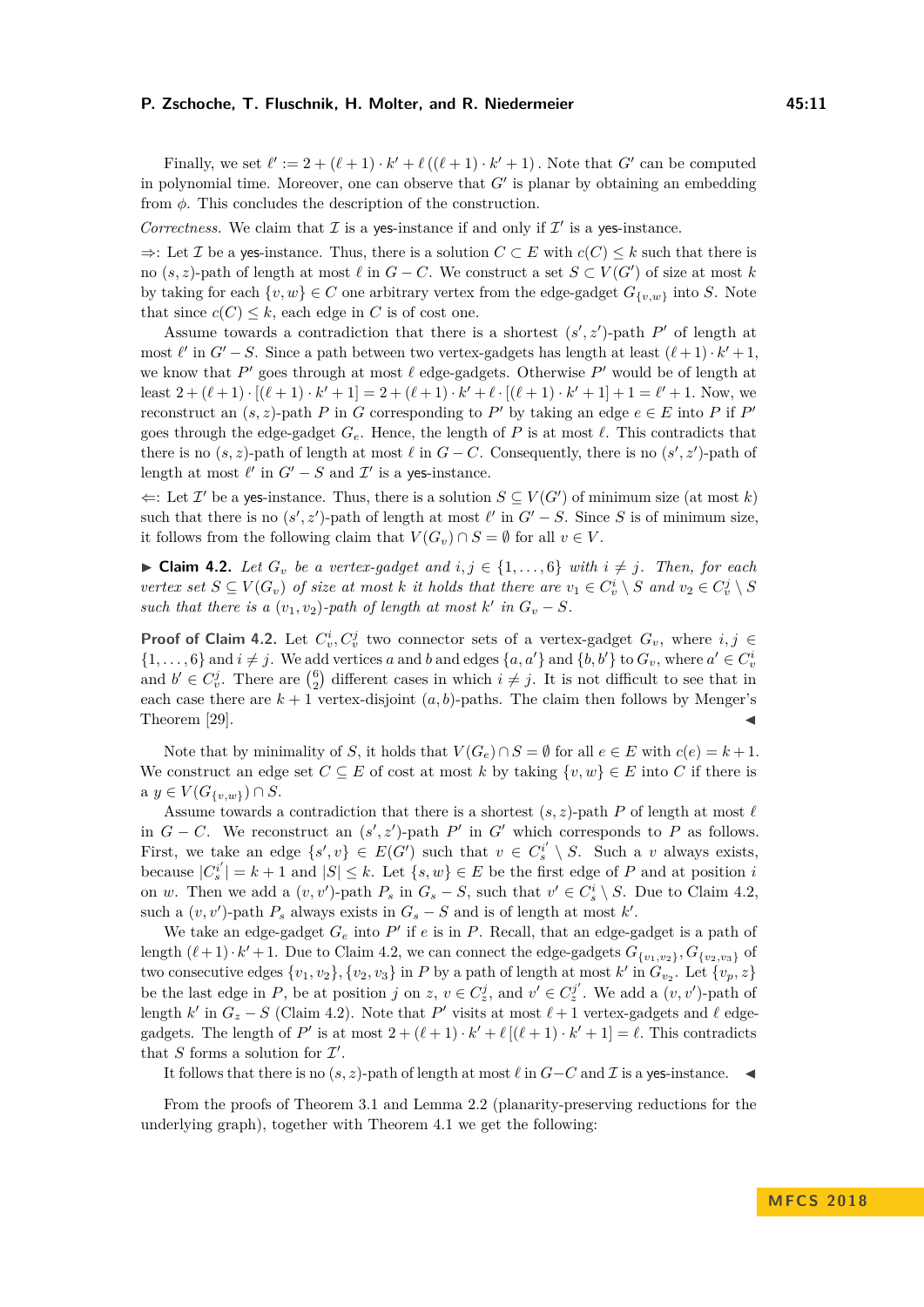#### **45:12 The Complexity of Finding Small Separators in Temporal Graphs**

I **Corollary 4.3.** *Both* Temporal (*s, z*)-Separation *and* Strict Temporal (*s, z*)-Separation *on planar temporal graphs are* NP*-complete.*

In contrast to the case of general temporal graphs, STRICT TEMPORAL  $(s, z)$ -SEPARATION on planar temporal graphs is efficiently solvable if the maximum label *τ* is any constant. To this end, we employ the optimization variant of Courcelle's Theorem [\[4,](#page-14-9) [11\]](#page-14-10).

<span id="page-11-0"></span> $\blacktriangleright$  **Proposition 4.4** ( $\star$ ). STRICT TEMPORAL  $(s, z)$ -SEPARATION *on planar temporal graphs can be solved in*  $\mathcal{O}(|E| \cdot \log |E|)$  *time, if the maximum label*  $\tau$  *is constant.* 

Due to space constrains, we only sketch how one can develop MSO formulas over temporal graphs and postpone the full proof to the long version.

**Proof (Sketch).** Let  $\mathcal{I} = (G = (V, E, \tau), s, z, k)$  be an instance of STRICT TEMPORAL  $(s, z)$ -SEPARATION, where the underlying graph  $G_{\downarrow}$  of G is planar. We define the edgelabeled graph  $L(G)$  to be  $G_{\downarrow}$  with the edge-labeling  $\omega : E(G_{\downarrow}) \to [2^{\tau} - 1]$  with  $\omega(\lbrace v, w \rbrace) =$  $\sum_{i=1}^{\tau} \mathbb{1}_{\{v,w\} \in E_i} \cdot 2^{i-1}$ , where  $\mathbb{1}_{\{v,w\} \in E_i} = 1$  if and only if  $(\{v,w\}, i) \in E$ , and 0 otherwise. Observe that in binary representation, the *i*-th bit of  $\omega({v,w})$  is 1 if and only if  ${v,w}$ exists at time point *i*.

We define the optimization variant of STRICT TEMPORAL  $(s, z)$ -SEPARATION in MSO on *L*(*G*). First, the MSO formula layer $(e, t) := \bigvee_{i=1}^{7} \bigvee_{j \in \sigma(i, 2^{\tau}-1)} (t = i \land \omega(e) = j)$  checks whether an edge *e* is present in the layer *t*, where  $\sigma(i, j) := \{x \in [j] \mid i$ -th bit of *x* is 1}. Second, we can write an MSO formula tempadj $(v, w, t) := \exists_{e \in E} (\text{inc}(e, v) \land \text{inc}(e, w) \land$ layer $(e, t)$  to determine whether two vertices *v* and *w* are adjacent at time point *t*. Third, there is an MSO formula

 $\text{path}(S) := \exists_{x_1,\ldots,x_{\tau+1} \in V \setminus S} \Big(x_1 = s \land x_{\tau+1} = z \land \bigwedge_{i=1}^{\tau} \big(x_i = x_{i+1} \lor \text{tempadj}(x_i,x_{i+1},i)\big)\Big)$ 

to check whether there is a strict temporal (*s, z*)-path which does not visit any vertex in *S*. Note that the length of layer $(e, t)$ , and hence the length of path $(S)$ , is upper-bounded by some function in  $2^{\mathcal{O}(\tau)}$ . The facts that the length of a strict temporal  $(s, z)$ -path is at most *τ* and the treewidth of a planar graph can be bounded in its diameter (see Flum and Grohe [\[16\]](#page-15-20)), together with an application of Courcelle's Theorem (optimization variant, see long version) on the MSO formula  $\phi(S) := S \subseteq (V \setminus \{s, z\}) \land \neg \text{path}(S)$  complete the proof.

# <span id="page-11-1"></span>**5 On Temporal Graphs with Small Temporal Cores**

In this section, we investigate the complexity of deciding (STRICT) TEMPORAL  $(s, z)$ -SEPAration on temporal graphs where the number of vertices whose incident edges change over time is small. We call the set of such vertices the *temporal core* of the temporal graph.

**Definition 5.1** (Temporal core). For a temporal graph  $G = (V, E, \tau)$ , the vertex set  $W =$  $\{v \in V \mid \exists \{v, w\} \in (\bigcup_{i=1}^{\tau} E_i) \setminus (\bigcap_{i=1}^{\tau} E_i)\} \subseteq V$  is called the *temporal core*.

A temporal graph is often composed of a public transport system and an ordinary street network. Here, the temporal core consists of vertices involved in the public transport system.

For STRICT TEMPORAL  $(s, z)$ -SEPARATION, we can observe that the hardness reduction described in the proof of [Theorem 3.1](#page-5-0) produces an instance with an empty temporal core. In stark contrast, we show that TEMPORAL  $(s, z)$ -SEPARATION is fixed-parameter tractable when parameterized by the size of the temporal  $\text{core}^8$  $\text{core}^8$ . We reduce an instance to NODE

<span id="page-11-2"></span><sup>&</sup>lt;sup>8</sup> Note that we can compute the temporal core in  $\mathcal{O}(|E| \log |E|)$  time.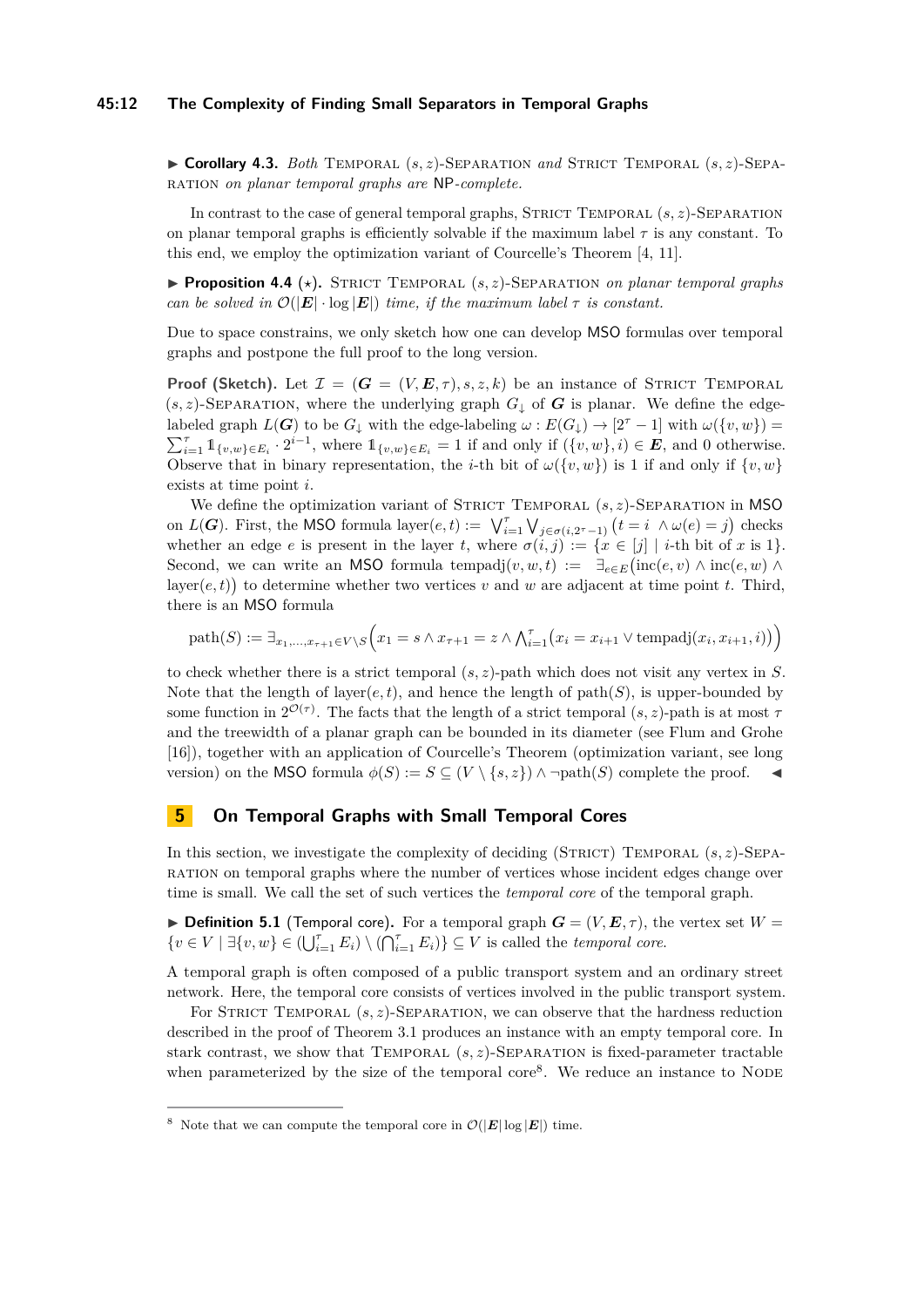<span id="page-12-4"></span>

**Figure 6** Illustration of the idea behind the proof of [Theorem 5.2.](#page-12-0) *Left-hand side*: Sketch of a temporal graph *G* (enclosed by the ellipse) with temporal (*s, z*) separator *S* (red hatched) and induced partition  $\{S_W, W_1, W_2, W_3\}$  of the temporal core *W*, where  $S_W = W \cap S$ . The outer rings of *W*1*, W*2*, W*<sup>3</sup> contain the open neighborhood of the sets. *Right-hand side*: Sketch of the constructed graph  $G'$  (enclosed by the ellipse). The partition  $\{S_W, W_1, W_2, W_3\}$  is guessed in steps [\(1\)](#page-12-1) and [\(2\).](#page-12-2) The vertices  $w_1, w_2, w_3$  with edges to the neighborhood of  $W_1, W_2, W_3$ , respectively, are created in step [\(3\).](#page-12-3)

MULTIWAY CUT (NWC) in such a way that we can use an above lower bound FPT-algorithm due to Cygan et al. [\[12\]](#page-15-11) for NWC as a subprocedure in our algorithm for Temporal  $(s, z)$ -SEPARATION. Note that the above lower bound parameterization is crucial to obtain the desired FPT-running time bound. Recall the definition of NWC:

Node Multiway Cut (NWC)

**Input:** An undirected graph  $G = (V, E)$ , a set of terminals  $T \subseteq V$ , and an integer k. Question: Is there a set  $S \subseteq (V \setminus T)$  of size at most *k* such there is no  $(t_1, t_2)$ -path for every distinct  $t_1, t_2 \in T$ ?

We remark that Cygan et al.'s algorithm can be modified to obtain a solution *S*. Formally, we show the following.

<span id="page-12-0"></span>**Theorem 5.2.** TEMPORAL  $(s, z)$ -SEPARATION *can be solved in*  $2^{|W| \cdot (\log |W| + 2)} \cdot |V|^{\mathcal{O}(1)}$  +  $\mathcal{O}(|E| \log |E|)$  *time, where W denotes the temporal core of the input graph.* 

**Proof.** Let instance  $\mathcal{I} = (G = (V, E, \tau), s, z, k)$  of TEMPORAL  $(s, z)$ -SEPARATION with temporal core  $W \subseteq V$  be given. Without loss of generality, we can assume that  $s, z \in W$ , as otherwise we add two vertices one being incident only with *s* and the other being incident only with *z*, both only in layer one. Furthermore, we need the notion of a *maximal static subgraph*  $\widehat{G}$  of a temporal graph  $G = (V, E)$ : It contains all edges that appear in every layer, more specifically  $G = (V, E)$  with  $E = \bigcap_{i \in [\tau]} E_i$ . Our algorithm works as follows.

- <span id="page-12-1"></span>**(1)** Guess a set  $S_W \subseteq (W \setminus \{s, z\})$  of size at most *k*.
- <span id="page-12-2"></span>(2) Guess a number *r* and a partition  $\{W_1, \ldots, W_r\}$  of  $W \setminus S_W$  such that *s* and *z* are not in the same  $W_i$ , for some  $i \in [r]$ .
- <span id="page-12-3"></span>**(3)** Construct the graph *G*<sup> $\prime$ </sup> by copying  $\widehat{G} - W$  and adding a vertex  $w_i$  for each part  $W_i$ . Add edge sets  $\{v, w_i\} \mid v \in N_G(W_i) \setminus W\}$  for all  $i \in [r]$  and for all  $i, j \in [r]$  add an edge  $\{w_i, w_i\}$  if  $N_G(W_i) \cap W_i \neq \emptyset$ . edge  $\{w_i, w_j\}$  if  $N_{\widehat{G}}(W_i) \cap W_j \neq \emptyset$ .<br>Solve the NWC instance  $\mathcal{I}' = (G'.$
- <span id="page-12-6"></span>**(4)** Solve the NWC instance  $\mathcal{I}' = (G', \{w_1, \ldots, w_r\}, k - |S_W|).$
- <span id="page-12-5"></span>(5) If a solution *S'* is found for  $\mathcal{I}'$  and  $S' \cup S_W$  is a solution for  $\mathcal{I}$ , then output yes.
- (6) If all possible guesses in [\(1\)](#page-12-1) and [\(2\)](#page-12-2) are considered without finding a solution for  $\mathcal{I}$ , then output no.

See [Figure 6](#page-12-4) for a visualization of the constructed graph  $G'$ . Since we do a sanity check in step [\(5\)](#page-12-5) it suffices to show that if *G* has a temporal  $(s, z)$ -separator of size at most *k*, then there is a partition  $\{S_W, W_1, \ldots, W_r\}$  of *W* where *s* and *z* are in different parts such that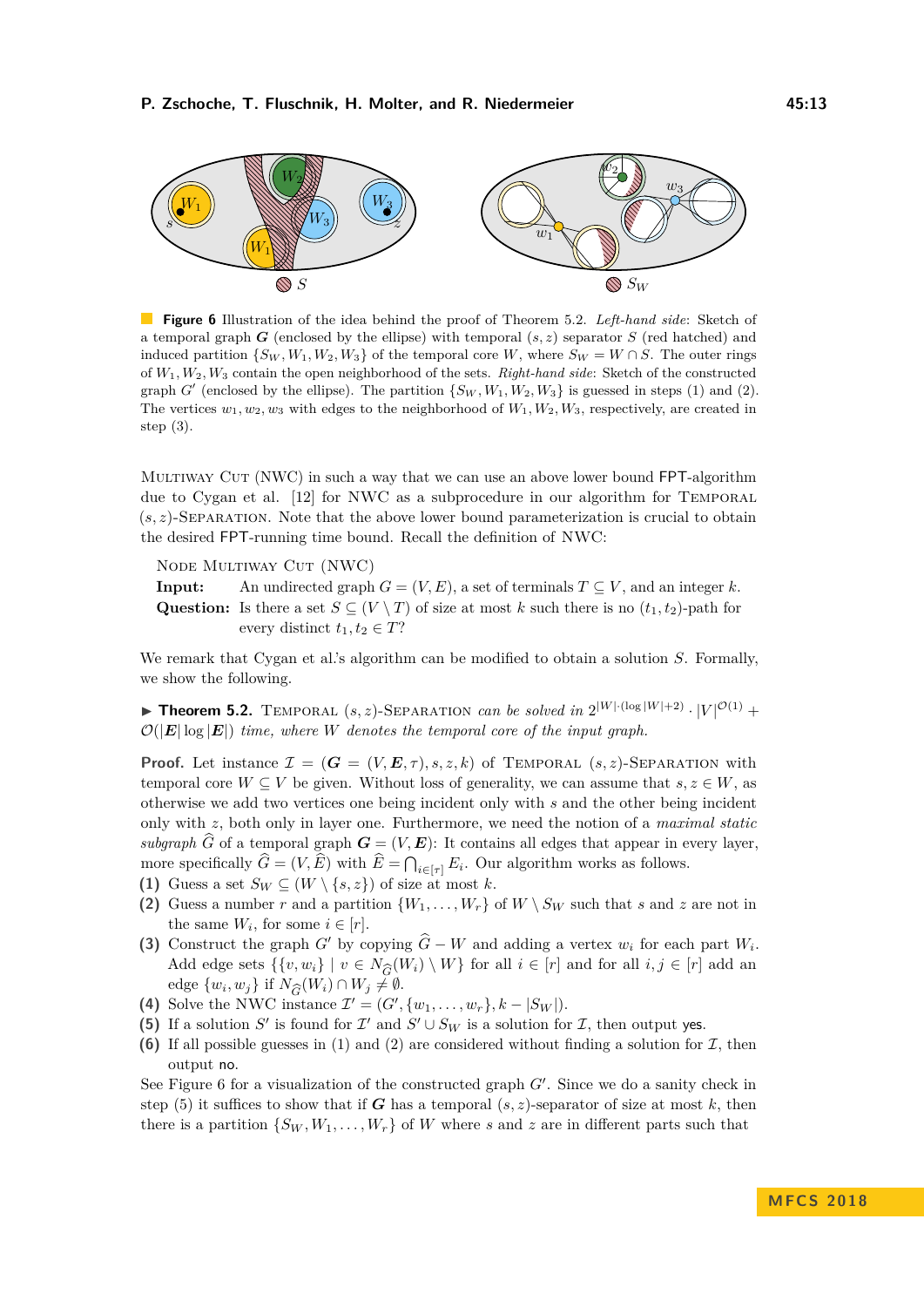#### **45:14 The Complexity of Finding Small Separators in Temporal Graphs**

<span id="page-13-0"></span>(i) the NWC instance  $\mathcal{I}'$  has a solution of size at most  $k - |S_W|$ , and

<span id="page-13-1"></span>(ii) if *S*<sup> $\prime$ </sup> is a solution to  $\mathcal{I}'$ , then  $S_W \cup S'$  is a temporal  $(s, z)$ -separator in *G*.

Let *S* be a temporal  $(s, z)$ -separator of size at most *k* in *G*. First, we set  $S_W = S \cap W$ . Let  $C_1, \ldots, C_r$  be the connected components of  $G - S$  with  $C_i \cap W \neq \emptyset$  for all  $i \in [r]$ . Now we construct a partition  $\{S_W, W_1, \ldots, W_r\}$  of *W* such that  $W_i = W \cap C_i$  for all  $i \in [r]$ . It is easy to see that *s* and *z* are in different parts of this partition. Observe that for  $i, j \in [r]$ with  $i \neq j$  the vertices  $v \in W_i$  and  $u \in W_j$  are in different connected components of  $\hat{G} - S$ . Hence,  $w_1, \ldots, w_r$  are in different connected components of  $G' - (S \setminus S_W)$ . Thus  $S \setminus S_W$  is a solution of size at most  $k - |S_W|$  of the NWC instance  $\mathcal{I}' = (G', \{w_1, \ldots, w_r\}, k - |S_W|)$ , proving [\(i\).](#page-13-0)

For the correctness, it remains to prove [\(ii\).](#page-13-1) Let *S*<sup>*'*</sup> be a solution of size at most  $k - |S_W|$  of the NWC instance  $\mathcal{I}'$ . We need to prove that  $S' \cup S_W$  forms a temporal  $(s, z)$ -separator in  $\mathbf{G}$ . Clearly, if  $S' = S \setminus S_W$ , we are done by the arguments before. Thus, assume  $S' \neq S \setminus S_W$ . Since S' is a solution to  $\mathcal{I}'$ , we know that  $w_1, \ldots, w_r$  are in different connected components of  $G' - S'$ . Hence, for  $i, j \in [r]$  with  $i \neq j$  the vertices  $v \in W_i$ ,  $u \in W_j$  are in different connected components of  $\hat{G} - (S' \cup S_W)$ .

Now assume towards a contradiction that there is a temporal  $(s, z)$ -path  $P$  in  $G-(S' \cup S_W)$ . Observe that  $\{s, z\} \subseteq V(P) \cap W$ . Hence, we have two different vertices  $u_1, u_2 \in V(P) \cap W$ such that there is no temporal  $(u_1, u_2)$ -path in  $G - S$  and all vertices that are visited by *P* between  $u_1$  and  $u_2$  are contained in  $V \setminus W$ : Take the furthest vertex in *P* that is also contained in *W* and is reachable by a temporal path from *s* in  $G-S$  as  $u_1$ , and take the next vertex (after  $u_1$ ) in *P* that is also contained in *W* as  $u_2$ . Note that  $u_1$  and  $u_2$  are disconnected in  $\hat{G}$  − *S*, and hence there are  $i, j \in [r]$  with  $i \neq j$  such that  $u_1 \in W_i$  and  $u_2 \in W_j$ . Since *P* does not visit any vertices in  $(S' \cup S_W)$  we can conclude that  $u_1$  and  $u_2$  are connected in  $\hat{G} - (S' \cup S_W)$ , and hence  $w_i$  and  $w_j$  are connected in  $G' - S'$ . This contradicts the fact that  $S'$  is a solution for  $\mathcal{I}'$ .

*Running time:* It remains to show that the our algorithm runs in the proposed time. For the guess in step [\(1\)](#page-12-1) there are at most  $2^{|W|}$  many possibilities. For the guess in step [\(2\)](#page-12-2) there are at most  $B_{|W|} \leq 2^{|W| \cdot \log(|W|)}$  many possibilities, where  $B_n$  is the *n*-th Bell number. Step [\(3\)](#page-12-3) and the sanity check in step [\(5\)](#page-12-5) can clearly be done in polynomial time.

Let *L* be a minimum  $(s, z)$ -separator in  $\tilde{G} - (W \setminus \{s, z\})$ . If  $k \geq |W \setminus \{s, z\}| + |L|$ , then  $(W \setminus \{s, z\}) \cup L$  is a temporal  $(s, z)$ -separator of size at most *k* for *G*. Otherwise, we have that  $k - |L| < |W|$ . Cygan et al. [\[12\]](#page-15-11) showed that NWC can be solved in  $2^{k-b} \cdot |V|^{\mathcal{O}(1)}$ time, where  $b := \max_{x \in T} \min\{|S| | S \subseteq V \text{ is an } (x, T \setminus \{x\})\text{-separation}\}\)$ . Since *s* and *z* are not in the same  $W_i$  for any  $i \in [r]$ , we know that  $|L| \leq b$ . Hence,  $k - b \leq k - |L| \leq |W|$ and step [\(4\)](#page-12-6) can be done in  $2^{|W|} \cdot |V|^{\mathcal{O}(1)}$  time. Thus we have an overall running time of  $2^{|W| \cdot (\log |W| + 2)} \cdot |V|^{\mathcal{O}(1)} + \mathcal{O}(|E| \log |E|).$ 

We conclude that the strict and the non-strict variant of TEMPORAL  $(s, z)$ -SEPARATION behave very differently on temporal graphs with a constant-size temporal core. While the strict version stays NP-complete, the non-strict version becomes polynomial-time solvable.

## **6 Conclusion**

The temporal path model strongly matters when assessing the computational complexity of finding small separators in temporal graphs. This phenomenon has so far been neglected in the literature. We settled the complexity dichotomy of TEMPORAL  $(s, z)$ -SEPARATION and STRICT TEMPORAL  $(s, z)$ -SEPARATION by proving NP-hardness on temporal graphs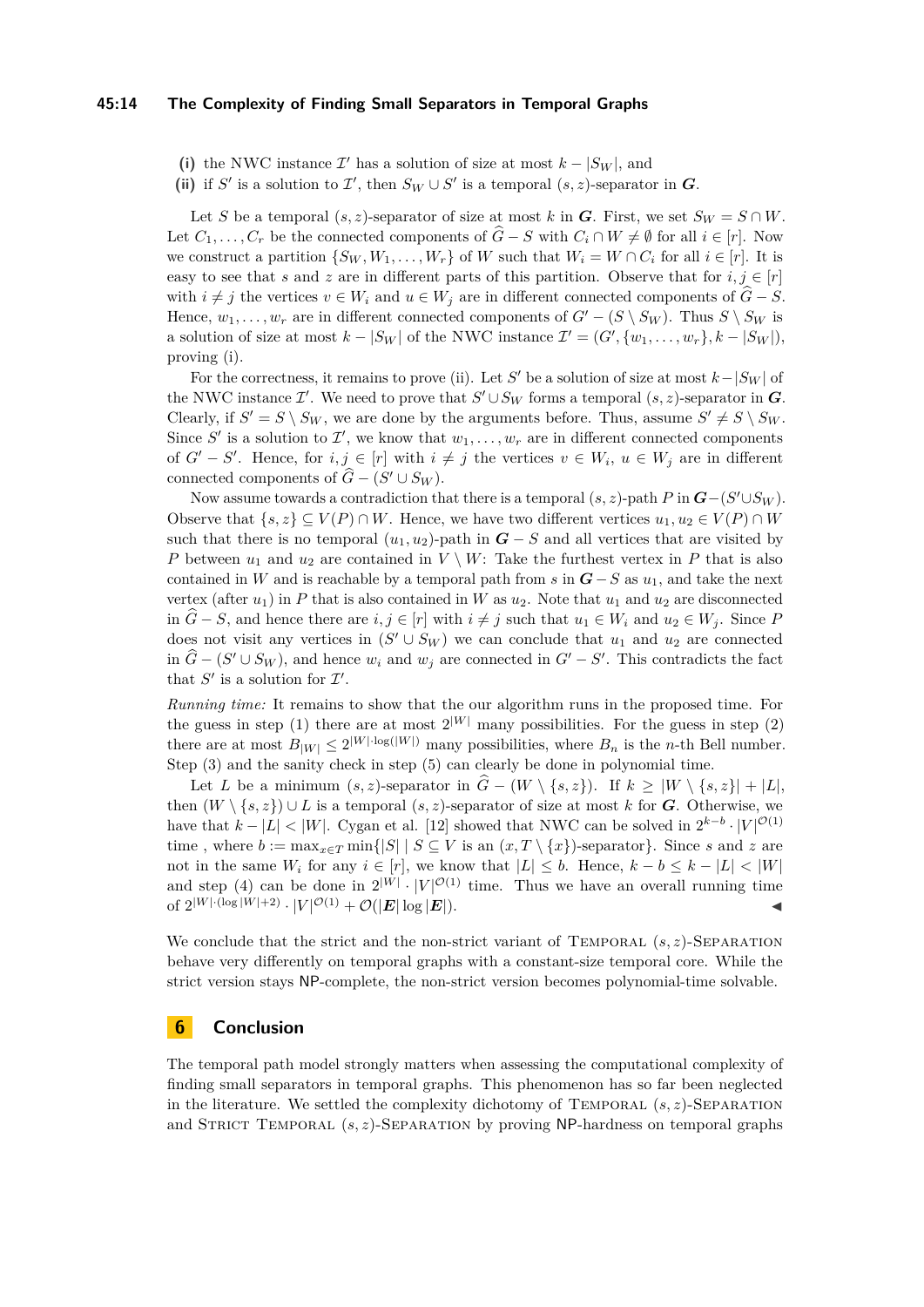with  $\tau \geq 2$  and  $\tau \geq 5$ , respectively, and polynomial-time solvability if the number of layers is below the respective constant. The mentioned hardness results also imply that both problem variants are W[1]-hard when parameterized by the solution size *k*. When considering the parameter combination  $k + \tau$ , it is easy to see that STRICT TEMPORAL  $(s, z)$ -SEPARATION is fixed-parameter tractable [\[38\]](#page-16-6): There is a straightforward search-tree algorithm that branches on all vertices of a strict temporal  $(s, z)$ -path which has length at most  $\tau$ . Whether the non-strict variant is fixed-parameter tractable regarding the same parameter combination remains open.

We showed that (STRICT) TEMPORAL (*s*, *z*)-SEPARATION on temporal graphs with planar underlying graphs remains NP-complete. However, for the planar case we proved that if additionally the number  $\tau$  of layers is a constant, then STRICT TEMPORAL  $(s, z)$ -SEPARATION is solvable in  $\mathcal{O}(|E| \cdot \log |E|)$  time. We leave open whether TEMPORAL  $(s, z)$ -SEPARATION admits a similar result. Finally, we introduced the notion of a temporal core as a temporal graph parameter. We proved that on temporal graphs with constant-size temporal core, while Strict Temporal (*s, z*)-Separation remains NP-hard, Temporal (*s, z*)-Separation is solvable in polynomial time.

#### **References**

- <span id="page-14-0"></span>**1** Ravindra K. Ahuja, Thomas L. Magnanti, and James B. Orlin. *Network Flows: Theory, Algorithms and Applications*. Prentice Hall, 1993.
- <span id="page-14-5"></span>**2** Eleni C Akrida, Jurek Czyzowicz, Leszek Gąsieniec, Łukasz Kuszner, and Paul G Spirakis. Temporal flows in temporal networks. In *Proceedings of the 10th International Conference on Algorithms and Complexity (CIAC '17)*, pages 43–54. Springer, 2017.
- <span id="page-14-3"></span>**3** Eleni C Akrida, Leszek Gąsieniec, George B Mertzios, and Paul G Spirakis. On temporally connected graphs of small cost. In *Proceedings of the 13th International Workshop on Approximation and Online Algorithms (WAOA '15)*, pages 84–96. Springer, 2015.
- <span id="page-14-9"></span>**4** Stefan Arnborg, Jens Lagergren, and Detlef Seese. Easy problems for tree-decomposable graphs. *Journal of Algorithms*, 12(2):308–340, 1991.
- <span id="page-14-4"></span>**5** Kyriakos Axiotis and Dimitris Fotakis. On the size and the approximability of minimum temporally connected subgraphs. In *Proceedings of the 43rd International Colloquium on Automata, Languages, and Programming (ICALP '16)*, pages 149:1–149:14. Schloss Dagstuhl - Leibniz-Zentrum fuer Informatik, 2016.
- <span id="page-14-8"></span>**6** Georg Baier, Thomas Erlebach, Alexander Hall, Ekkehard Köhler, Petr Kolman, Ondřej Pangrác, Heiko Schilling, and Martin Skutella. Length-bounded cuts and flows. *ACM Transactions on Algorithms*, 7(1):4:1–4:27, 2010.
- <span id="page-14-2"></span>**7** Kenneth A Berman. Vulnerability of scheduled networks and a generalization of Menger's Theorem. *Networks*, 28(3):125–134, 1996.
- <span id="page-14-1"></span>**8** Stefano Boccaletti, Ginestra Bianconi, Regino Criado, Charo I Del Genio, Jesús Gómez-Gardenes, Miguel Romance, Irene Sendina-Nadal, Zhen Wang, and Massimiliano Zanin. The structure and dynamics of multilayer networks. *Physics Reports*, 544(1):1–122, 2014.
- <span id="page-14-6"></span>**9** Arnaud Casteigts, Paola Flocchini, Walter Quattrociocchi, and Nicola Santoro. Timevarying graphs and dynamic networks. *International Journal of Parallel, Emergent and Distributed Systems*, 27(5):387–408, 2012.
- <span id="page-14-7"></span>**10** H.W Corley and David Y Sha. Most vital links and nodes in weighted networks. *Operations Research Letters*, 1(4):157–160, 1982.
- <span id="page-14-10"></span>**11** Bruno Courcelle and Joost Engelfriet. *Graph Structure and Monadic Second-order Logic: a Language-theoretic Approach*. Cambridge University Press, 2012.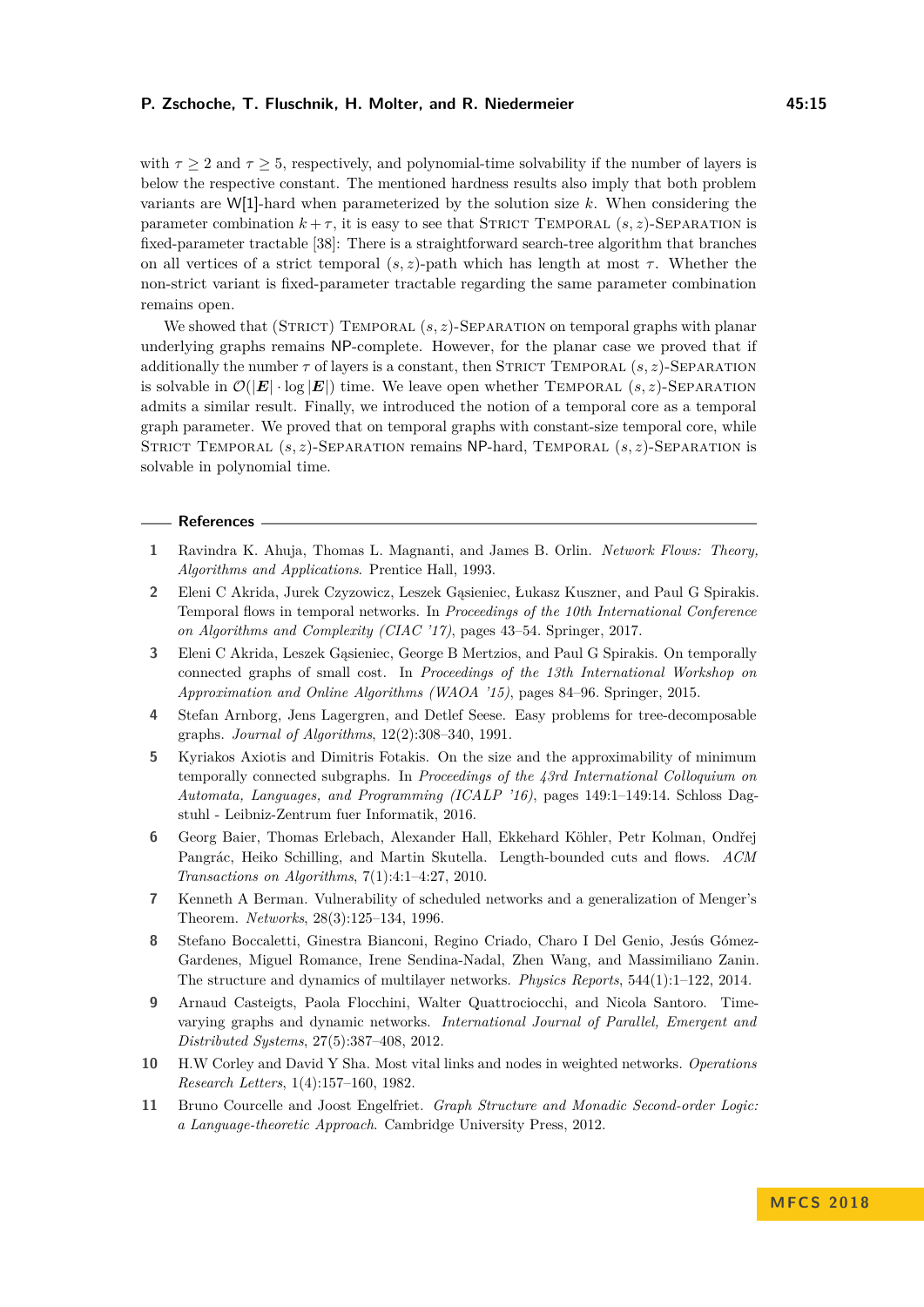#### **45:16 The Complexity of Finding Small Separators in Temporal Graphs**

- <span id="page-15-11"></span>**12** Marek Cygan, Marcin Pilipczuk, Michał Pilipczuk, and Jakub Onufry Wojtaszczyk. On multiway cut parameterized above lower bounds. *ACM Transactions on Computation Theory*, 5(1):3:1–3:11, 2013.
- <span id="page-15-16"></span>**13** Reinhard Diestel. *Graph Theory, 5th Edition*, volume 173 of *Graduate Texts in Mathematics*. Springer, 2016.
- <span id="page-15-14"></span>**14** Thomas Erlebach, Michael Hoffmann, and Frank Kammer. On temporal graph exploration. In *Proceedings of the 42nd International Colloquium on Automata, Languages, and Programming (ICALP '15)*, pages 444–455. Springer, 2015.
- <span id="page-15-2"></span>**15** Afonso Ferreira. Building a reference combinatorial model for MANETs. *IEEE Network*, 18(5):24–29, 2004.
- <span id="page-15-20"></span>**16** Jörg Flum and Martin Grohe. *Parameterized Complexity Theory*. Springer-Verlag, Berlin, 2006.
- <span id="page-15-10"></span>**17** Till Fluschnik, Danny Hermelin, André Nichterlein, and Rolf Niedermeier. Fractals for kernelization lower bounds. *SIAM Journal on Discrete Mathematics*, 32(1):656–681, 2018.
- <span id="page-15-15"></span>**18** Till Fluschnik, Hendrik Molter, Rolf Niedermeier, and Philipp Zschoche. Temporal graph classes: A view through temporal separators. *arXiv preprint arXiv:1803.00882*, 2018. To appear in *Proceedings 44th International Workshop on Graph-Theoretic Concepts in Computer Science (WG '18)*.
- <span id="page-15-19"></span>**19** Lester R Ford and Delbert R Fulkerson. Maximal flow through a network. *Canadian Journal of Mathematics*, 8(3):399–404, 1956.
- <span id="page-15-18"></span>**20** Petr A. Golovach and Dimitrios M. Thilikos. Paths of bounded length and their cuts: Parameterized complexity and algorithms. *Discrete Optimization*, 8(1):72–86, 2011.
- <span id="page-15-8"></span>**21** Anne-Sophie Himmel. Algorithmic investigations into temporal paths. Masterthesis, TU Berlin, April 2018. URL: [http://fpt.akt.tu-berlin.de/publications/theses/](http://fpt.akt.tu-berlin.de/publications/theses/MA-anne- sophie-himmel.pdf) [MA-anne-sophie-himmel.pdf](http://fpt.akt.tu-berlin.de/publications/theses/MA-anne- sophie-himmel.pdf).
- <span id="page-15-6"></span>**22** Anne-Sophie Himmel, Hendrik Molter, Rolf Niedermeier, and Manuel Sorge. Adapting the Bron-Kerbosch algorithm for enumerating maximal cliques in temporal graphs. *Social Network Analysis and Mining*, 7(1):35:1–35:16, 2017.
- <span id="page-15-17"></span>**23** Petter Holme. Modern temporal network theory: a colloquium. *European Physical Journal B*, 88(9):234, 2015.
- <span id="page-15-3"></span>**24** Petter Holme and Jari Saramäki. Temporal networks. *Physics Reports*, 519(3):97–125, 2012.
- <span id="page-15-0"></span>**25** David Kempe, Jon Kleinberg, and Amit Kumar. Connectivity and inference problems for temporal networks. *Journal of Computer and System Sciences*, 64(4):820–842, 2002.
- <span id="page-15-5"></span>**26** Matthieu Latapy, Tiphaine Viard, and Clémence Magnien. Stream graphs and link streams for the modeling of interactions over time. *arXiv preprint arXiv:1710.04073*, 2017.
- <span id="page-15-1"></span>**27** Qingkai Liang and Eytan Modiano. Survivability in time-varying networks. *IEEE Transactions on Mobile Computing*, 16(9):2668–2681, 2017.
- <span id="page-15-9"></span>**28** László Lovász, Víctor Neumann-Lara, and Michael Plummer. Mengerian theorems for paths of bounded length. *Periodica Mathematica Hungarica*, 9(4):269–276, 1978.
- <span id="page-15-12"></span>**29** Karl Menger. Zur allgemeinen Kurventheorie. *Fundamenta Mathematicae*, 10(1):96–115, 1927.
- <span id="page-15-4"></span>**30** George B Mertzios, Othon Michail, Ioannis Chatzigiannakis, and Paul G Spirakis. Temporal network optimization subject to connectivity constraints. In *Proceedings of the 40th International Colloquium on Automata, Languages, and Programming (ICALP '13)*, pages 657–668. Springer, 2013.
- <span id="page-15-7"></span>**31** Othon Michail. An introduction to temporal graphs: An algorithmic perspective. *Internet Mathematics*, 12(4):239–280, 2016.
- <span id="page-15-13"></span>**32** Othon Michail and Paul G. Spirakis. Traveling salesman problems in temporal graphs. *Theoretical Computer Science*, 634:1–23, 2016.